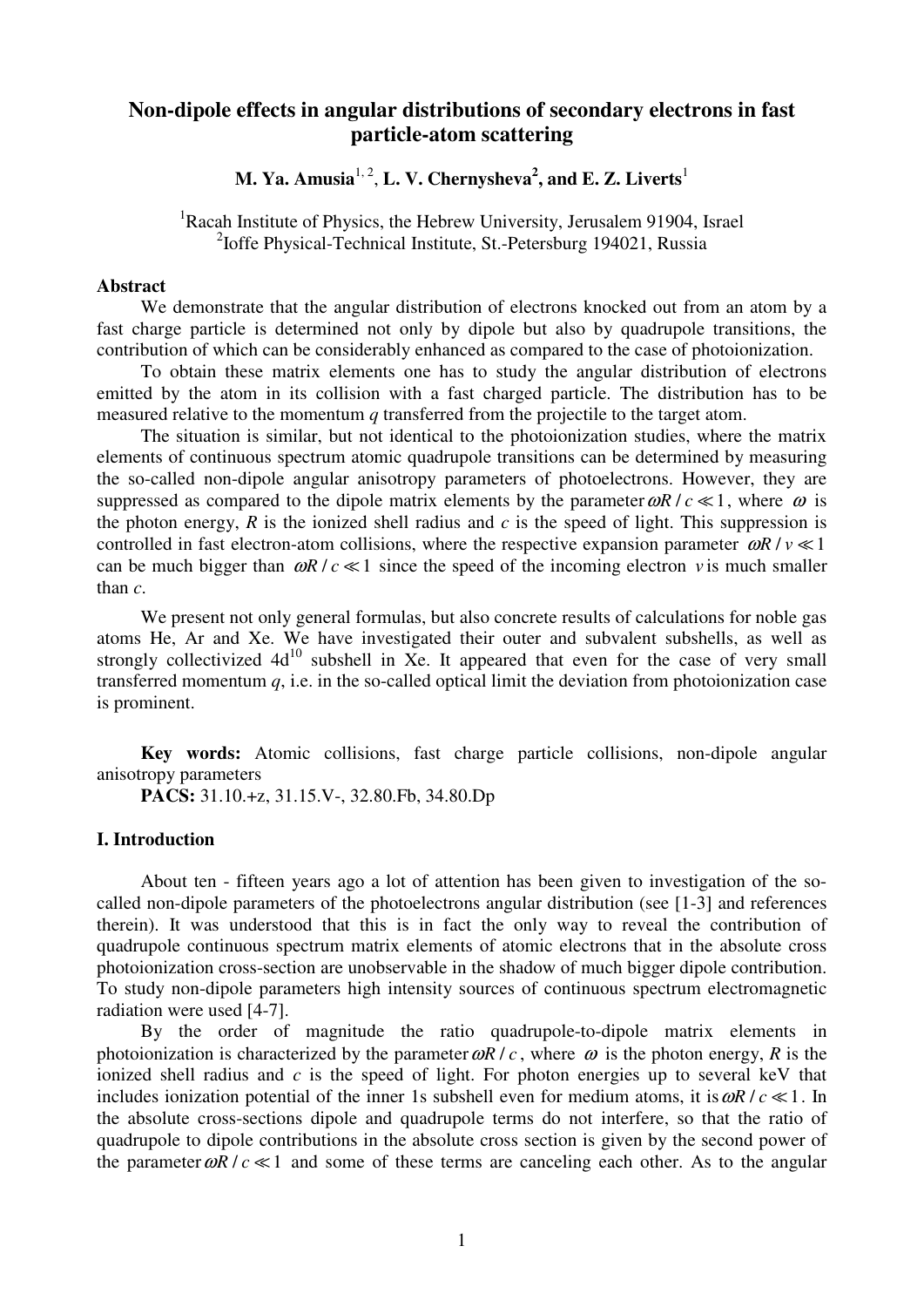distribution, it includes the dipole – quadrupole interference terms in the first power of  $\omega R / c \ll 1$  and therefore the relative role of quadrupole terms are bigger.

Quite long ago fast charged particle inelastic scattering process was considered as a "synchrotron for poor" [8]. This notion reflects the fact that fast charge particle inelastic scattering is similar to photoionization, since it is mainly determined by the dipole contribution. But contrary to the photoionization case the ratio "quadrupole-to-dipole" contributions can be much bigger, since instead of  $\omega R / c \ll 1$  they are determined by the parameter  $\omega R / v$ , where v is the speed of the projectile. Since  $1 \ll v \ll c$ , the quadrupole term in inelastic scattering is relatively much bigger<sup>1</sup>. The transferred in collision momentum  $q$  is not bound to the transferred energy  $\omega$  by a relation similar to  $\omega = aq$ , with a being a constant. Therefore the collision experiment gives an extra degree of freedom to control the atomic reaction to the transferred energy and linear moment. This stimulates the current research, the aim of which is to derive formulas for the angular anisotropy parameters of electrons emitted off the atom in its inelastic scattering with a fast charged projectile, and to perform calculations of these parameters as functions of  $\omega$  and q.

In this paper, we suggest to investigate the cross-section of inelastic scattering upon atom and to study the angular distribution of the emitted electrons relative to the momentum *q*  transferred to the atom from the projectile to the atom. As it is known, fast charged particle inelastic scattering cross section is proportional to the so-called generalized oscillator strength GOS density. Therefore, we will concentrate in this paper on the GOS density angular distribution as a function of the direction of the atomic electron relative to the vector  $\vec{q}$ .

In our calculations we will not limit ourselves to the one electron Hartree-Fock approximation, but include multi-electron correlations in the frame of the random phase approximation with exchange (RPAE) that was successfully applied to studies of photoionization and fast electron scattering [9, 10].

#### **2. Generalized oscillator strength angular distribution**

 $\overline{a}$ 

The cross-section of fast electron inelastic scattering upon an atom with ionization of an electron of *nl* subshell can be presented as [11]

$$
\frac{d^2\sigma_{nl}}{d\omega d\sigma} = \frac{2\sqrt{(E-\omega)}}{\sqrt{E}\omega q^2} \frac{dF_{nl}(q,\omega)}{d\omega}.
$$
\n(1)

Here  $dF_{nl}(q, \omega) / d\omega$  is the differential in the ionized electron energy  $\varepsilon = \omega - I_{nl}$  so-called generalized oscillator strength (GOS) density,  $I_{nl}$  is the *nl* subshell ionization potential. -

The differential in the emission angle of the ionized electron with linear momentum  $\vec{k}$  the density of GOS of the ionized electron from a subshell with principal number *n* and angular momentum *l* in one-electron approximation is given by the following formula [12]:

$$
\frac{df_{nl}(q,\omega)}{d\Omega} = \frac{1}{2l+1} \frac{2\omega}{q^2} \sum_{m} \left| \left\langle nlms \left| \exp(i\vec{q}\vec{r}) \right| \vec{eks} \right\rangle \right|^2. \tag{2}
$$

Here  $\Omega$  is the solid angle of the emitted electron, *m* is the angular momentum projection, *s* is the electron spin,  $\vec{q} = \vec{p} - \vec{p}$  with  $\vec{p}$  and  $\vec{p}$  being the linear moments of the fast incoming and outgoing electrons determined by the initial *E* and final *E* ' energies as

<sup>&</sup>lt;sup>1</sup> Atomic system of units is used in this paper: electron charge *e*, its mass *m* and Plank constant  $\hbar$  being equal to 1,  $e = m = \hbar = 1$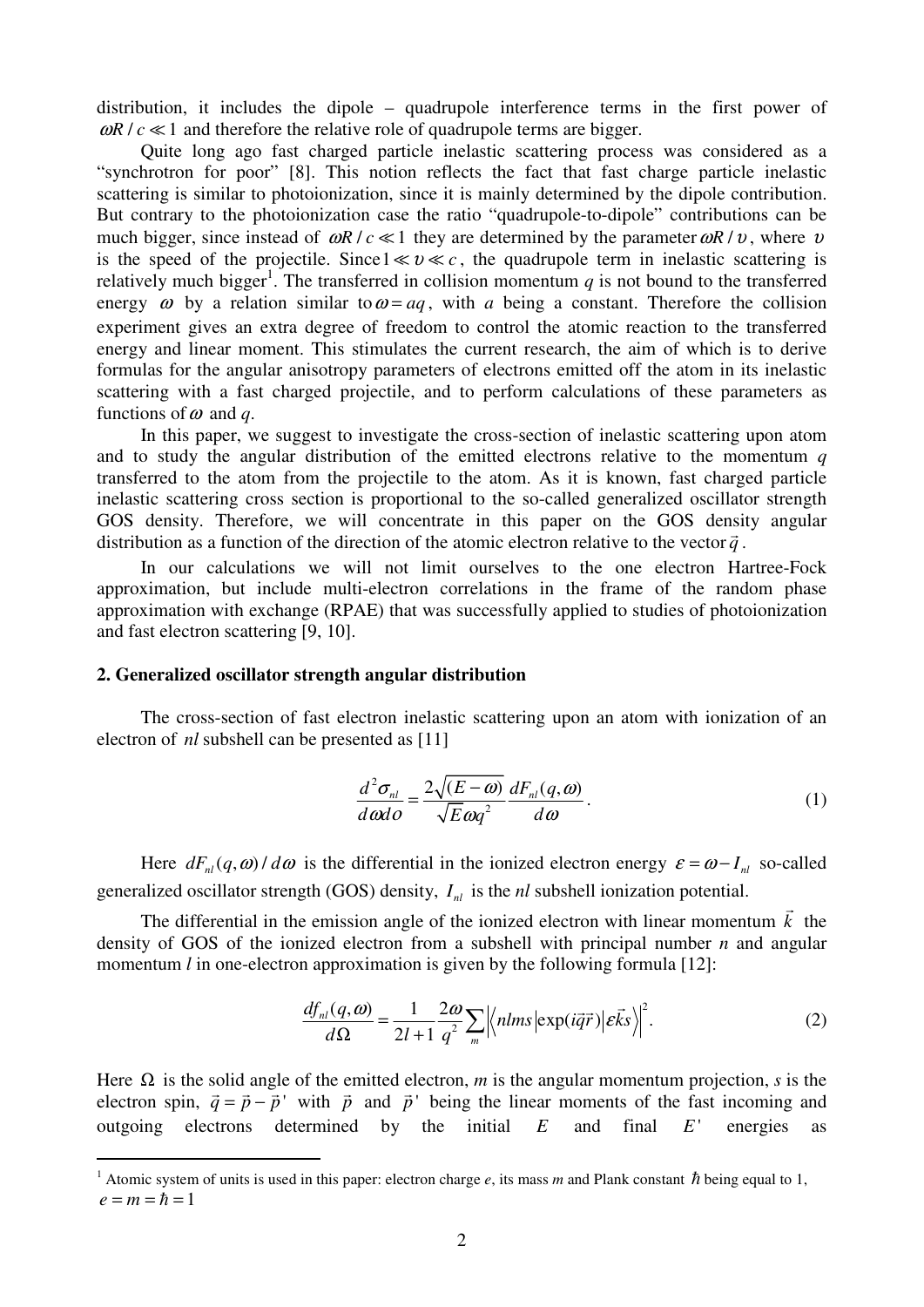$p = \sqrt{2ME}$  and  $p' = \sqrt{2ME'}$ , while *M* is the projectile mass. Note that  $\omega = E - E'$  and  $\varepsilon = \omega - I_{nl}$  is the outgoing electron energy,  $I_{nl}$  is the *nl* subshell ionization potential.

The values of  $\omega$  are limited by the relation  $0 \le \omega \le pq / M = q \sqrt{2E / M}$ , contrary to  $\omega = cq$  for the case of photo-effect. In order to consider the projectile as fast, its speed must be much higher than the speed of electrons in the ionized subshell, i.e.  $\sqrt{2E/M} \gg R^{-1}$ . The transferred to the atom momentum *q* is considered as small if  $qR \leq 1$ . For electron as a projectile the mass is given by  $M = 1$ .

ass is given by  $m = 1$ .<br>According to the well-known expansion of exp( $i\vec{q}\vec{r}$ ) , one has:

$$
\exp(i\vec{q}\vec{r}) = \sum_{L=0}^{\infty} H_L(\vec{q}\vec{r}),
$$
\n(3)

where

$$
H_L(\vec{q}\vec{r}) = 4\pi i^L j_L(qr) \sum_{M=-L}^{L} (-1)^M Y_L^M(\theta_{\vec{q}}, \varphi_{\vec{q}}) Y_L^{-M}(\theta_{\vec{r}}, \varphi_{\vec{r}}).
$$
(4)

Here  $\theta_{\vec{q}}, \varphi_{\vec{q}}$  are the azimuth and polar angles of  $\vec{q}$  $\vec{q}$  and  $\theta_{\vec{r}}, \phi_{\vec{r}}$  are the same for  $\vec{r}$  $\vec{r}$ . This representation corresponds to the definition of spherical harmonic in *Mathematica* [13], and Spherical Harmonic Addition Theorem [14].

In Eq.(4),  $j_L(qr) = \sqrt{\pi/2qr}J_{L+1/2}(qr)$  are the spherical Bessel functions and  $J_{L+1/2}(qr)$  are the Bessel functions of the first kind.

We suggest measuring the angular distribution of the emitted electrons relative to  $\vec{q}$  $\vec{q}$ . It means that the z-axis coincides with the direction of *q*  $\vec{q}$  and in (4) one has to put  $\theta_{\vec{q}} = \varphi_{\vec{q}} = 0$ . Taking into account the following relation  $Y_L^M(0,0) = \sqrt{(2L+1)/4\pi \delta_{M0}}$ , it is obtained

$$
H_L(\vec{q}\vec{r}) = 2\sqrt{\pi(2L+1)}i^L j_L(qr) Y_L^0(\theta_{\vec{r}}, \varphi_{\vec{r}}).
$$
 (5)

Let us present the one-electron atomic wave functions of the initial  $\psi_{nlms}(\vec{r})$  $\vec{r}$ ) and final  $\psi_{\varepsilon \vec{k} s}(\vec{r})$  states in the following way (see e.g. [12]): -

$$
\psi_{nlms}(\vec{r}) = R_{nl}(r)Y_l^m(\theta_{\vec{r}}, \varphi_{\vec{r}})\chi_s,
$$
\n
$$
\psi_{\vec{e}\vec{k}s}(\vec{r}) = \frac{1}{2k} \sum_{l'=0}^{\infty} (2l'+1)i^l R_{kl'}(r)P_{l'}(\cos\theta_{\vec{k}\vec{r}})e^{-i\delta_{l'}}\chi_s =
$$
\n
$$
= \frac{2\pi}{k} \sum_{l'=0}^{\infty} \sum_{m'=-l'}^{l'} i^l e^{-i\delta_{l'}} R_{kl'}(r)(-1)^{m'} Y_l^{m'}(\theta_{\vec{k}}, \varphi_{\vec{k}})Y_l^{-m'}(\theta_{\vec{r}}, \varphi_{\vec{r}})\chi_s.
$$
\n(6)

Using these wave functions, the following expressions for the matrix elements of the operator (4) are obtained:

$$
\left\langle nlms \left| H_L(\vec{q}\vec{r}) \right| \varepsilon \vec{k}s \right\rangle = \frac{2\pi (2L+1)\sqrt{(2l+1)}i^L(-1)^m}{k} \times \sum_{l'=|L-l|}^{L+l} (-i)^l e^{i\delta_l} \sqrt{2l'+1} \left( \begin{array}{cc} L & l & l' \\ 0 & 0 & 0 \end{array} \right) \left( \begin{array}{cc} L & l & l' \\ 0 & m & -m \end{array} \right) Y_l^{m'}(\theta_{\vec{k}}, \varphi_{\vec{k}}) g_{nl,kl',L}(q),
$$
\n(7)

where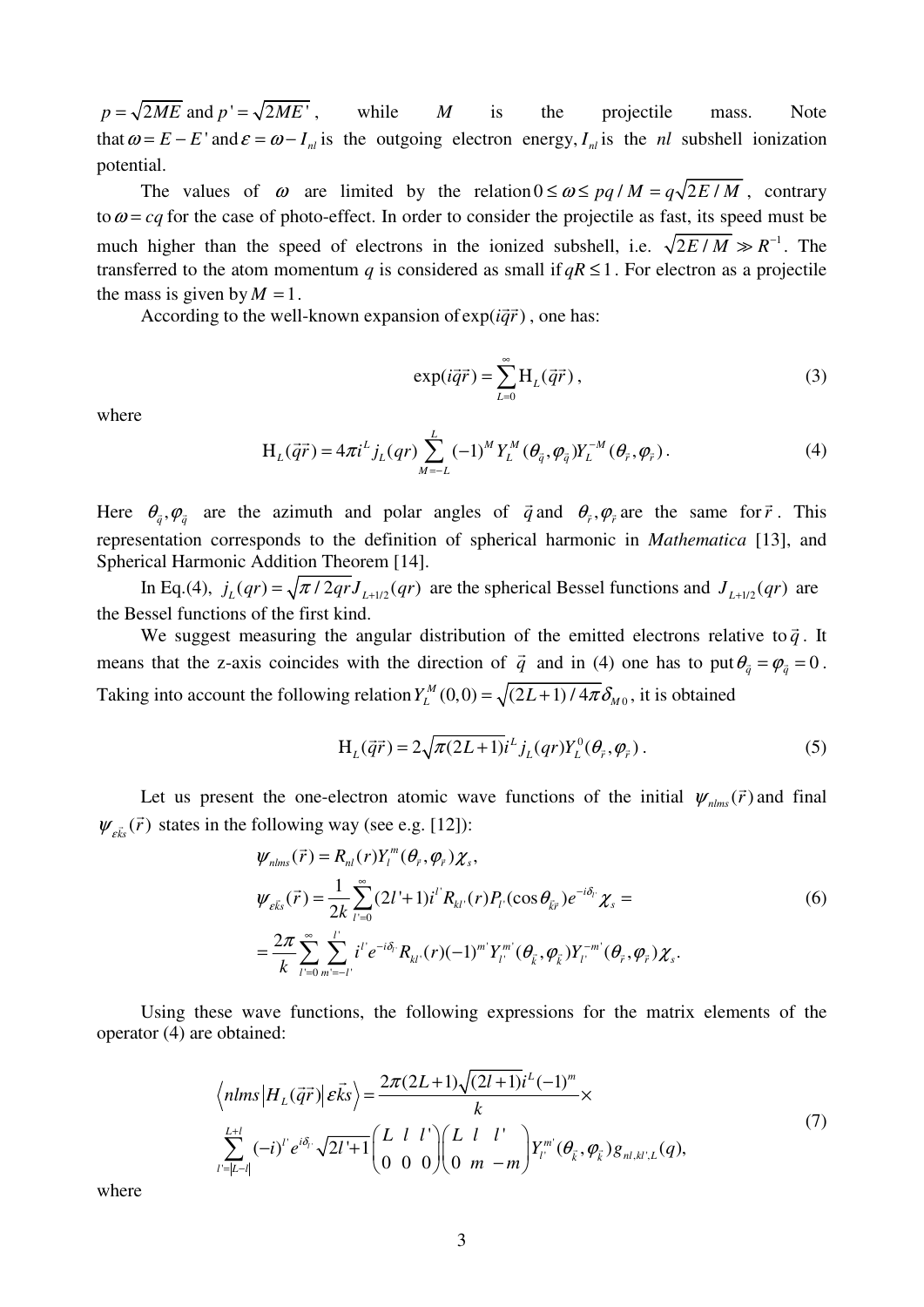$$
g_{nl,kl',L}(q) \equiv \int_{0}^{\infty} R_{nl}(r) j_L(qr) R_{kl'}(r) r^2 dr . \qquad (8)
$$

Since we have in mind ionization of a particular *nl* subshell, for simplicity of notation and due to energy conservation in the fast electron inelastic scattering process leading to  $k = \sqrt{2(\omega - I_{nl})}$ , let us introduce the following abbreviations  $g_{nl,kl',L}(q) = g_{kl'L}(q)$ . With its help we have for differential in the outgoing electron angle GOS density of *nl* subshell  $df_{nl}(q, \omega) / d\Omega$ the following relation

$$
\frac{df_{nl}(q,\omega)}{d\Omega} = \sum_{L'L'} \frac{df_{nl}^{(LL'')}(q,\omega)}{d\Omega} = \frac{\omega \pi}{(\omega - I_{nl})q^2} \sum_{L'L'} (2L'+1)(2L''+1)i^{L'-L''} \times
$$
\n
$$
\sum_{L'=L'-l|l''=|L'-l|} \sum_{L'=l}^{L'+l} g_{kl'L'}(q) g_{kl''L''}(q)i^{l''-l'} (2l'+1)(2l''+1)e^{i(\delta_l-\delta_{l''})} \begin{pmatrix} L' & l & l' \\ 0 & 0 & 0 \end{pmatrix} \begin{pmatrix} L'' & l & L'' \\ 0 & 0 & 0 \end{pmatrix}
$$
\n
$$
\sum_{L=l'-l''}^{l'+l''} P_L(\cos\theta)(-1)^{L+l} (2L+1) \begin{pmatrix} l' & L & l'' \\ 0 & 0 & 0 \end{pmatrix} \begin{pmatrix} L & L'' \\ 0 & 0 & 0 \end{pmatrix} \begin{pmatrix} L & L'' \\ l & l'' & l' \end{pmatrix}.
$$
\n(9)

Here  $P_L(\cos \theta)$  are the *L*<sup>th</sup> order Legendre polynomials that depend upon the angle between the transferred in collision momentum *q*  $\overline{a}$ and the outgoing atomic electron momentum*k* .

The partial value of GOS  $f_{nl}(q, \omega)$  is obtained from (9) by integrating over  $d\Omega$ , leading to the following expression:

$$
f_{nl}(q,\omega) = \sum_{L'} f_{nl}^{(L)}(q,\omega) = \frac{4\omega\pi^2}{(\omega - I_{nl})q^2} \sum_{L'} (2L' + 1) \sum_{l'=|L'-l|}^{L'+l} [g_{kl'L'}(q)]^2 (2l' + 1) \begin{pmatrix} L' & l & l' \\ 0 & 0 & 0 \end{pmatrix}^2.
$$
 (10)

These formulas can be easily generalized in order to include inter-electron correlations in the frame of RPAE. This is achieved substituting  $g_{k/L}(q)$  by  $\overline{G}_{k/L}(q)$  and the scattering phases  $\delta_i$  by  $\overline{\delta}_i = \delta_i + \Delta_i$ , where the expressions  $G_{kl'L'}(q) \equiv \overline{G}_{kl'L'}(q) \exp(i\Delta_l)$  are solutions of the RPAE set of equations [15]:

$$
\langle \varepsilon l^{\prime} | G^{L}(\omega, q) | n l \rangle = \langle \varepsilon l^{\prime} | j_{L}(qr) | n l \rangle +
$$
  
+ 
$$
\left( \sum_{\varepsilon^{r} l^{\prime} \leq F, \varepsilon^{r} l^{\prime\prime} > F} - \sum_{\varepsilon^{r} l^{\prime\prime} < F, \varepsilon^{r} l^{\prime\prime} \leq F} \right) \frac{\langle \varepsilon^{r} l^{r\prime} | G^{L}(\omega, q) | \varepsilon^{r} l^{r} \rangle \langle \varepsilon^{r} l^{r\prime}, \varepsilon l^{\prime} | U | \varepsilon^{r} l^{r\prime}, n l \rangle_{L}}{\omega - \varepsilon_{\varepsilon^{r} l^{\prime\prime}} + \varepsilon_{\varepsilon^{r} l^{\prime\prime}} + i \eta (1 - 2 n_{\varepsilon^{r} l^{\prime}})} \tag{11}
$$

Here ≤ > *F F* ( ) denotes summation over occupied (vacant) atomic levels in the target atom. Summation over vacant levels include integration over continuous spectrum,  $n_{el}$  is the Fermi step function that is equal to 1 for  $nl \leq F$  and 0 for  $nl > F$ ; the Coulomb interelectron interaction matrix element is defined as  $\langle \varepsilon''l''', \varepsilon l' \cdot l \cdot l' \cdot \varepsilon''l''', n l \rangle_{L} = \langle \varepsilon''l''', \varepsilon l' \cdot l' \cdot \varepsilon''l''', n l \rangle \mathcal{E}'' l'' , \mathcal{E} l' | r_{\leq}^{L} / r_{\leq}^{L+1} | n l, \mathcal{E}''' l''' \rangle$ . In the latter formula notation  $r_{\leq} (r_{\geq})$  comes from the well-known expansion of the Coulomb inter-electron interaction: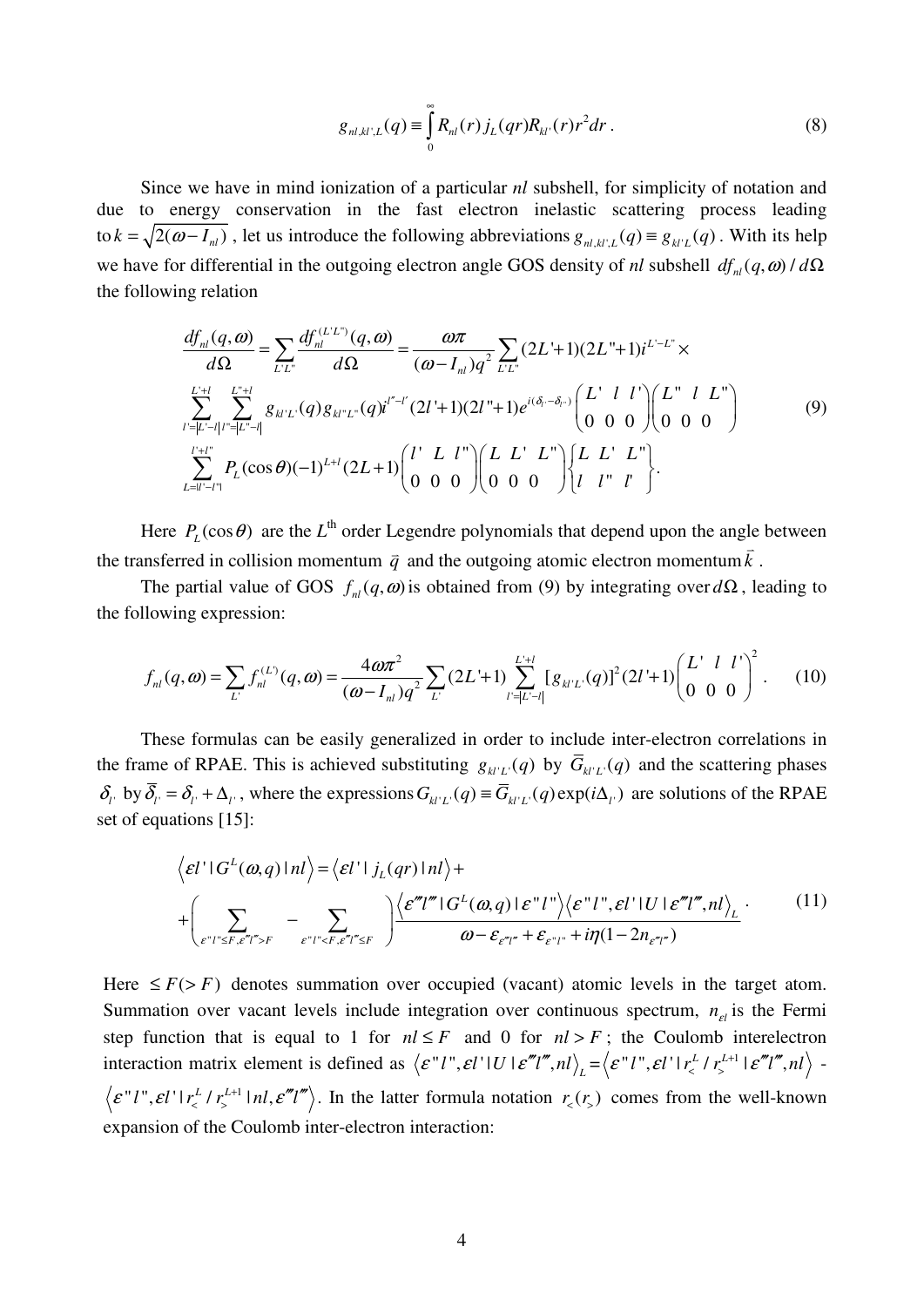$$
\frac{1}{|\vec{r}_1 - \vec{r}_2|} = \sum_{L=0}^{\infty} (2L+1) \frac{r_<^L}{r_>^{L+1}} P_L(\cos \theta).
$$
 (12)

The necessary details about solving (11) one can find in [16].

## **3. Detailed expressions**

To compare the results obtained with known formulas for the photoionization with lowest order non-dipole corrections taken into account, let us consider so small *q* that it is enough to take into account terms with  $L^1, L^{\prime\prime} \leq 2$ . In this case, GOS angular distribution (8) can be presented similar to the photoionization [1] as

$$
\frac{df_{nl}(q,\omega)}{d\Omega} = \frac{f_{nl}(q,\omega)}{4\pi} \left\{ 1 - \frac{\beta_{nl}^{(in)}(\omega,q)}{2} P_2(\cos\theta) + q \left[ \gamma_{nl}^{(in)}(\omega,q) P_1(\cos\theta) + \eta_{nl}^{(in)}(\omega,q) P_3(\cos\theta) + \zeta_{nl}^{(in)}(\omega,q) P_4(\cos\theta) \right] \right\}.
$$
\n(13)

The obvious difference is the *q* dependence of the coefficients and an extra term  $\zeta_{nl}^{(in)}(\omega, q)P_4(\cos\theta)$ . Even in this case expressions for  $\beta_{nl}^{(in)}(\omega, q)$ ,  $\gamma_{nl}^{(in)}(\omega, q)$ ,  $\eta_{nl}^{(in)}(\omega, q)$ , and  $\mathcal{F}_{nl}^{(in)}(\omega, q)$  via  $g_{kl'L}(q)$  are too complex as compared to relations for  $\beta_{nl}(\omega)$ ,  $\gamma_{nl}(\omega)$ , and  $\eta_{nl}(\omega)$ in photoionization. Therefore, it is more convenient to present the results for *s*, *p*, and *d* subshells separately.

For *s*-subshells it is obtained

$$
\frac{df_{n0}(q,\omega)}{d\Omega} = \sum_{L,L'=0}^{2} \frac{df_{n0}^{(L'L'')}(q,\omega)}{d\Omega} = \frac{f_{n0}(q,\omega)}{4\pi} \{1 + \frac{6}{w_0} g_{11} [g_{00} \cos(\delta_0 - \delta_1) + 2g_{22} \cos(\delta_1 - \delta_2)] P_1(\cos\theta) + \frac{2}{7w_0} [21g_{11}^2 + 5g_{22}(7g_{00} \cos(\delta_0 - \delta_2) + 5g_{22})] P_2(\cos\theta) + \frac{18}{w_0} g_{11} g_{22} \cos(\delta_1 - \delta_2) P_3(\cos\theta) + \frac{90}{7w_0} g_{22}^2 P_4(\cos\theta) \} = \frac{f_{n0}(q,\omega)}{4\pi} \{1 + \sum_{i=0}^{4} a_{n0i}(q,\omega) P_i(\cos\theta) \}.
$$
\n(14)

where

$$
f_{n0} = \frac{4\pi^2 \omega}{(\omega - I_{n0})q^2} w_0; \ w_0 = g_{00}^2 + 3g_{11}^2 + 5g_{22}^2.
$$
 (15)

Here and below for compactness of the expressions instead of  $g_{\mu}$  *g* we use  $g_{\mu}$ .

For *l*=1 it is obtained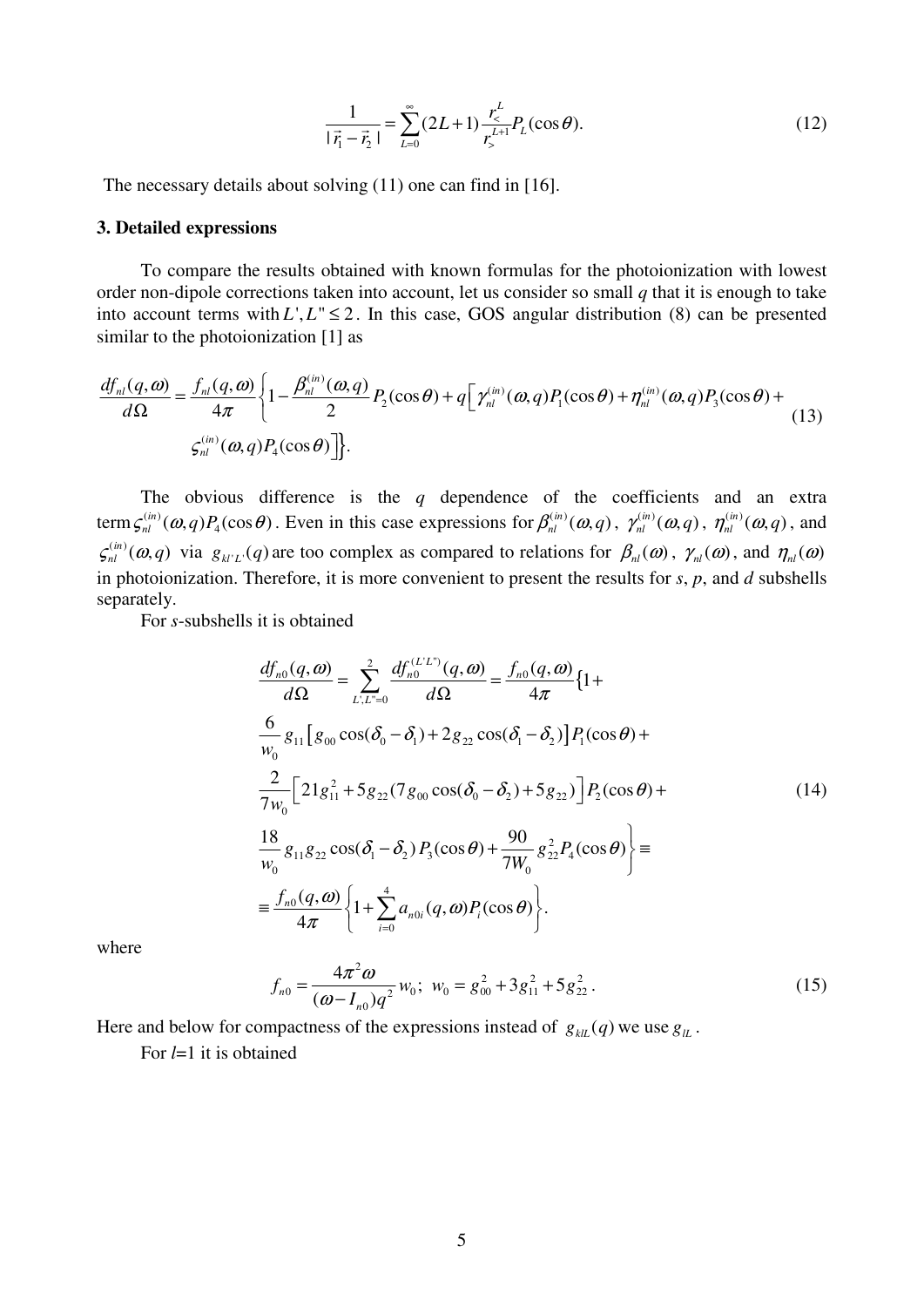$$
\frac{df_{n1}(q,\omega)}{d\Omega} = \sum_{L,L'=0}^{2} \frac{df_{nL}^{(LL')}(q,\omega)}{d\Omega} = \frac{f_{n1}}{4\pi} \{1 + \frac{1}{5w_{1}} [10g_{01}(2g_{12} - g_{10})\cos(\delta_{0} - \delta_{1}) + 4g_{21}(5g_{10} - g_{12})\cos(\delta_{1} - \delta_{2}) + 9g_{32}\cos(\delta_{2} - \delta_{3})] P_{1}(\cos\theta) + \frac{2}{7w_{1}} [7g_{21}(g_{21} - 2g_{01}\cos(\delta_{0} - \delta_{2})) + 7g_{12}(g_{12} - 2g_{10}) + \frac{3g_{32}(7g_{10} - 2g_{12})\cos(\delta_{1} - \delta_{3}) + 4g_{32}] P_{2}(\cos\theta) + \frac{6}{5w_{1}} [6g_{12}g_{21}\cos(\delta_{1} - \delta_{2}) + g_{32}(5g_{01}\cos(\delta_{0} - \delta_{3}) - 4g_{21}\cos(\delta_{2} - \delta_{3}))] P_{3}(\cos\theta) + \frac{18}{7w_{1}} g_{32} [g_{32} - 4g_{12}\cos(\delta_{1} - \delta_{3})] P_{4}(\cos\theta) = \frac{f_{n1}(q,\omega)}{4\pi} \{1 + \sum_{i=0}^{4} a_{n1i}(q,\omega) P_{i}(\cos\theta)\},
$$
\n(16)

where

$$
f_{n1} = \frac{4\pi^2 \omega}{(\omega - I_{n1})q^2} w_1; \ w_1 = g_{10}^2 + g_{01}^2 + 2\left[g_{21}^2 + g_{12}^2\right] + 3g_{32}^2. \tag{17}
$$

For *l*=2 it is obtained

$$
\frac{df_{n2}(q,\omega)}{d\Omega} = \frac{f_{n2}}{4\pi} \{ 1 + \frac{6}{w_2} \left[ 14g_{11}(g_{22} - g_{20}) - 14g_{11}g_{02}\cos(\delta_0 - \delta_1) + 3g_{31}((7g_{20} - 2g_{22})\cos(\delta_2 - \delta_3) + 12g_{42}\cos(\delta_3 - \delta_4) \right] \} P_1(\cos\theta) + \n\frac{2}{245w_2} \left[ 1029(g_{11}^2 + 6g_{31}^2) - 18522g_{11}g_{31}\cos(\delta_1 - \delta_3) + 1225g_{02}(7g_{20} - 10g_{22})\cos(\delta_0 - \delta_2) - 125g_{22}(98g_{20} + 15g_{22}) + 450g_{42}((49g_{20} - 20g_{22})\cos(\delta_2 - \delta_4) + 25g_{42}) \right] P_2(\cos\theta) + \n\frac{18}{w_2} \left[ 2g_{11}(g_{22}\cos(\delta_1 - \delta_2) - 6g_{42}\cos(\delta_1 - \delta_4)) + g_{31}(7g_{02}\cos(\delta_0 - \delta_3) - 8g_{22}\cos(\delta_2 - \delta_3) + 6g_{42}\cos(\delta_3 - \delta_4) \right] P_3(\cos\theta) + \n\frac{90}{49w_2} \left[ 20g_{22}^2 + g_{42}(98g_{02}\cos(\delta_0 - \delta_4) - 100g_{22}\cos(\delta_2 - \delta_4) + 27g_{42}) \right] P_4(\cos\theta) \} = \n\frac{f_{n2}(q,\omega)}{4\pi} \left\{ 1 + \sum_{i=0}^{4} a_{n2i}(q,\omega) P_i(\cos\theta) \right\},
$$
\n(18)

where

$$
f_{n2} = \frac{4\pi^2 \omega}{35(\omega - I_{n2})q^2} w_2; \ w_2 = 35g_{20}^2 + 42g_{11}^2 + 63g_{31}^2 + 35g_{02}^2 + 50g_{22}^2 + 90g_{42}^2. \tag{19}
$$

Let us compare the result obtained in the small  $q$  limit with the known formula for photoionization of an atom by non-polarized light. To do this, we have to use the lowest order terms of the first three spherical Bessel functions: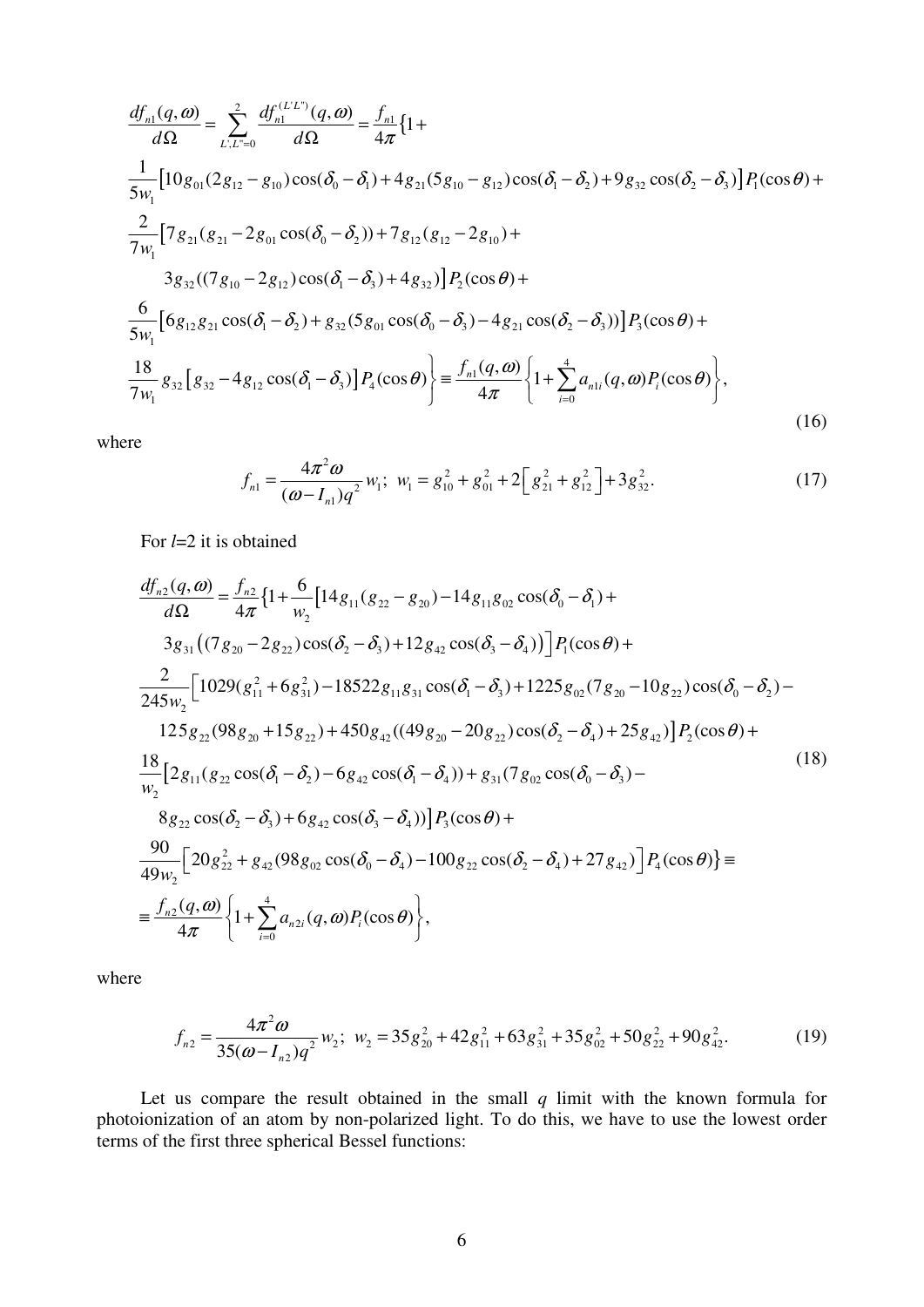$$
j_0(qr) \approx 1 - \frac{(qr)^2}{6}; \ j_1(qr) \approx \frac{qr}{3} \left( 1 - \frac{(qr)^2}{10} \right); \ j_2(qr) \approx \frac{(qr)^2}{15} \left( 1 - \frac{(qr)^2}{14} \right).
$$
 (20)

It follows from (20) that the lowest in powers of *q* term is  $g_{11} \sim q \ll 1^2$ . Correction to  $g_{11}$  is proportional to  $q^3$ . As to  $g_{00}$  and  $g_{22}$ , they are proportional to  $q^2$  with corrections of the order of  $q^4$ . Let us neglect in (14) terms of the order of  $q^2$  and higher. Then one obtains the following expression:

$$
\frac{df_{n0}(q,\omega)}{d\Omega} = \frac{f_{n0}(q,\omega)}{4\pi} \{1 + 2P_2(\cos\theta) + \frac{2g_{00}}{g_{11}}\cos(\delta_0 - \delta_1)P_1(\cos\theta) + \frac{2g_{22}}{g_{11}}\cos(\delta_1 - \delta_2)[2P_1(\cos\theta) + 3P_3(\cos\theta)]\},
$$
\n(21)

One should compare this relation with the similar one for photoionization of *n*0 subshell [15]:

$$
\frac{d\sigma_{n0}(\omega)}{d\Omega} = \frac{\sigma_{n0}(\omega)}{4\pi} \{1 - P_2(\cos\theta) + \frac{\omega}{c} \frac{6q_2}{5d_1} \cos(\delta_1 - \delta_2) [P_1(\cos\theta) - P_3(\cos\theta)]\}.
$$
 (22)

According to (13), there are simple relations in  $q \rightarrow 0$  limit between dipole  $d_1$  and quadrupole  $q_2$  matrix elements and  $g_{11}$  and  $g_{22}$ :  $g_{11} = q d_1 / 3$  and  $g_{22} = 2 q^2 q_2 / 15$ . With the help of relation  $g_{00} = -q^2 q_2 / 3$ , (18) is transformed into the following expression:

$$
\frac{df_{n0}(q,\omega)}{d\Omega} = \frac{f_{n0}(q,\omega)}{4\pi} \{1 + 2P_2(\cos\theta) + q\frac{4q_2}{5d_1}\cos(\delta_1 - \delta_2)[2P_1(\cos\theta) + 3P_3(\cos\theta)]
$$
\n
$$
-q\frac{2q_2}{d_{11}}\cos(\delta_0 - \delta_1)P_1(\cos\theta)\}.
$$
\n(23)

In order to obtain the respective values in RPAE, one has to substitute phases  $\delta_i$  and matrix elements  $g_{ij}$  by the corresponding RPAE values:

$$
\overline{\delta}_i = \delta_i + \Delta_i \text{ and } G_{ij}(q) \equiv \overline{G}_{ij}(q) \exp(i\Delta_i), \qquad (24)
$$

determined by (11). Then, the coefficients  $a_{n0i}(q, \omega)$ ,  $a_{n1i}(q, \omega)$ ,  $a_{n2i}(q, \omega)$  in (14), (16) and (18) are transformed into  $A_{n0i}(q, \omega)$ ,  $A_{n1i}(q, \omega)$  and  $A_{n2i}(q, \omega)$ , respectively.

For differential in the outgoing electron angle GOS density of *nl* subshell  $dF_{nl}(q, \omega) / d\Omega$  the following relation are valid in RPAE

 $\overline{a}$ 

<sup>&</sup>lt;sup>2</sup> As is seen from (8), we have in mind such values of *q* that it is  $qR_{nl} \ll 1$ , where  $R_{nl}$  is the radius of the ionized subshell.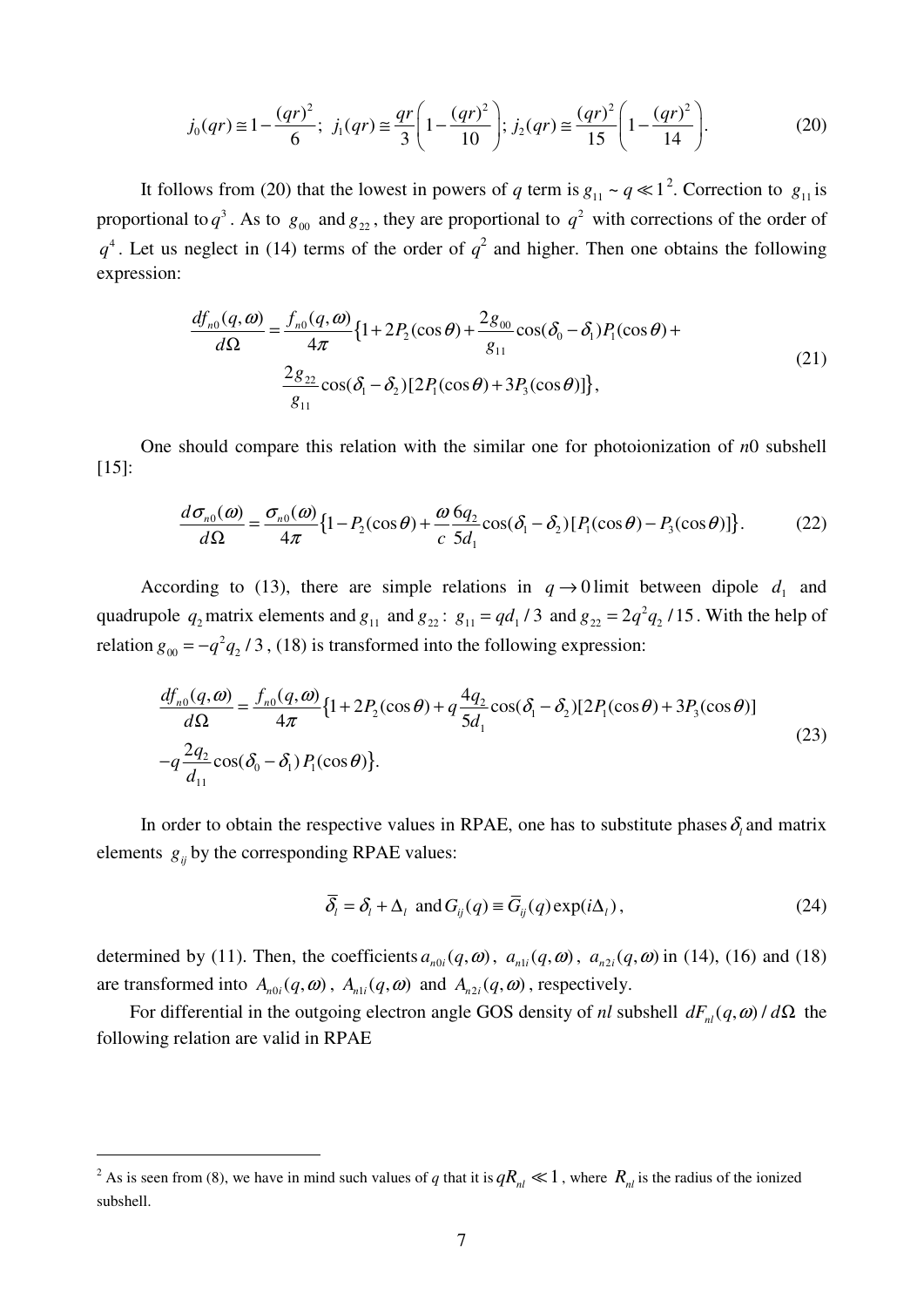$$
\frac{dF_{nl}(q,\omega)}{d\Omega} = \sum_{L'L'} \frac{dF_{nl}^{L'L'}(q,\omega)}{d\Omega} = \frac{\omega \pi}{(\omega - I_{nl})q^2} \sum_{L'L'} (2L'+1)(2L''+1)i^{L'-L''} \times
$$
\n
$$
\sum_{l'=|L'-l|}^{L'+l} \sum_{l'=|L'-l|}^{L''+l} \tilde{G}_{kl'L'}(q) \tilde{G}_{kl'L'}(q)i^{l''-l'} (2l'+1)(2l''+1)e^{i(\bar{\delta}_{l}-\bar{\delta}_{l-})} \begin{pmatrix} L' & l & l' \\ 0 & 0 & 0 \end{pmatrix} \begin{pmatrix} L'' & l & L'' \\ 0 & 0 & 0 \end{pmatrix}
$$
\n
$$
\sum_{L=l'-l''}^{l'+l''} P_L(\cos\theta)(-1)^{L+l} (2L+1) \begin{pmatrix} l' & L & l'' \\ 0 & 0 & 0 \end{pmatrix} \begin{pmatrix} L & L' & L'' \\ 0 & 0 & 0 \end{pmatrix} \begin{pmatrix} L & L' & l'' \\ l & l'' & l' \end{pmatrix} .
$$
\n(25)

The partial value of GOS  $F_{nl}(q, \omega)$  in RPAE is obtained from (25) by integrating over  $d\Omega$ , leading to the following expressions:

$$
F_{nl}(q,\omega) = \sum_{L'} F_{nl}^{L'}(q,\omega) = \frac{4\omega\pi^2}{(\omega - I_{nl})q^2} \sum_{L'} (2L' + 1) \sum_{l' = |L'-l|}^{L'+l} [\tilde{G}_{kl'L'}(q)]^2 (2l' + 1) \begin{pmatrix} L' & l & l' \\ 0 & 0 & 0 \end{pmatrix}^2 \quad \text{a)},
$$
\n(26)

$$
F_{nl}^{(W)}(q,\omega) = \sum_{L'} F_{nl}^{(W)L'}(q,\omega) = \frac{4\omega\pi^2}{q^2} \sum_{L'} (2L'+1) \sum_{l'=|L'-l|}^{L'+l} [\tilde{G}_{kl'L'}(q)]^2 (2l'+1) \begin{pmatrix} L' & l & l' \\ 0 & 0 & 0 \end{pmatrix}^2
$$
 b).

Note that at small *q* the dipole contribution in *weighted* GOSes  $F_{nl}^{(W)}(q, \omega) = (\omega - I_{nl}) F_{nl}(q, \omega)$  dominates and  $F_{nl}^{(W)}(q, \omega)$  is simply proportional to the photoionization cross-section  $\sigma_{nl}(\omega)$  [10]. To compare the results obtained with known formulas for the photoionization with lowest order non-dipole corrections taken into account, let us consider so small *q* that it is enough to take into account terms with  $L^1, L^1 \leq 2$ . In this case, GOS angular distribution (23) can be presented similar to the photoionization case as

$$
\frac{dF_{nl}(q,\omega)}{d\Omega} = \frac{F_{nl}(q,\omega)}{4\pi} \left\{ 1 - \frac{\beta_{nl}^{(in)}(\omega,q)}{2} P_2(\cos\theta) + q \left[ \gamma_{nl}^{(in)}(\omega,q) P_1(\cos\theta) + \eta_{nl}^{(in)}(\omega,q) P_3(\cos\theta) + \zeta_{nl}^{(in)}(\omega,q) P_4(\cos\theta) \right] \right\}.
$$
\n(27)

The obvious difference is the *q* dependence of the coefficients and an extra term  $\zeta_{nl}^{(in)}(\omega, q)P_4(\cos\theta)$ . Even in this case expressions for  $\beta_{nl}^{(in)}(\omega, q)$ ,  $\gamma_{nl}^{(in)}(\omega, q)$ ,  $\eta_{nl}^{(in)}(\omega, q)$ , and  $\mathcal{F}_{nl}^{(in)}(\omega, q)$  via  $g_{kl'L'}(q)$  are too complex as compared to relations for  $\beta_{nl}(\omega)$ ,  $\gamma_{nl}(\omega)$ , and  $\eta_{nl}(\omega)$ in photoionization. Therefore, it is more convenient to present the results for *s*, *p*, and *d* subshells separately.

For *s*-subshells it is obtained

$$
\frac{dF_{n0}(q,\omega)}{d\Omega} = \sum_{L,L'=0}^{2} \frac{dF_{n0}^{L,L''}(q,\omega)}{d\Omega} = \frac{F_{n0}(q,\omega)}{4\pi} \{1 + \frac{6}{W_0} \tilde{G}_{11} \left[ \tilde{G}_{00} \cos(\overline{\delta}_0 - \overline{\delta}_1) + 2 \tilde{G}_{22} \cos(\overline{\delta}_1 - \overline{\delta}_2) \right] P_1(\cos \theta) + \frac{2}{7W_0} \left[ 21 \tilde{G}_{11}^2 + 5 \tilde{G}_{22} (7 \tilde{G}_{00} \cos(\overline{\delta}_0 - \overline{\delta}_2) + 5 \tilde{G}_{22}) \right] P_2(\cos \theta) + \frac{18}{W_0} \tilde{G}_{11} \tilde{G}_{22} \cos(\overline{\delta}_1 - \overline{\delta}_2) P_3(\cos \theta) + \frac{90}{7W_0} \tilde{G}_{22}^2 P_4(\cos \theta) \bigg\} = \frac{F_{n0}(q,\omega)}{4\pi} \left\{ 1 + \sum_{i=1}^4 A_{n0i}(q,\omega) P_i(\cos \theta) \right\}
$$
\n(28)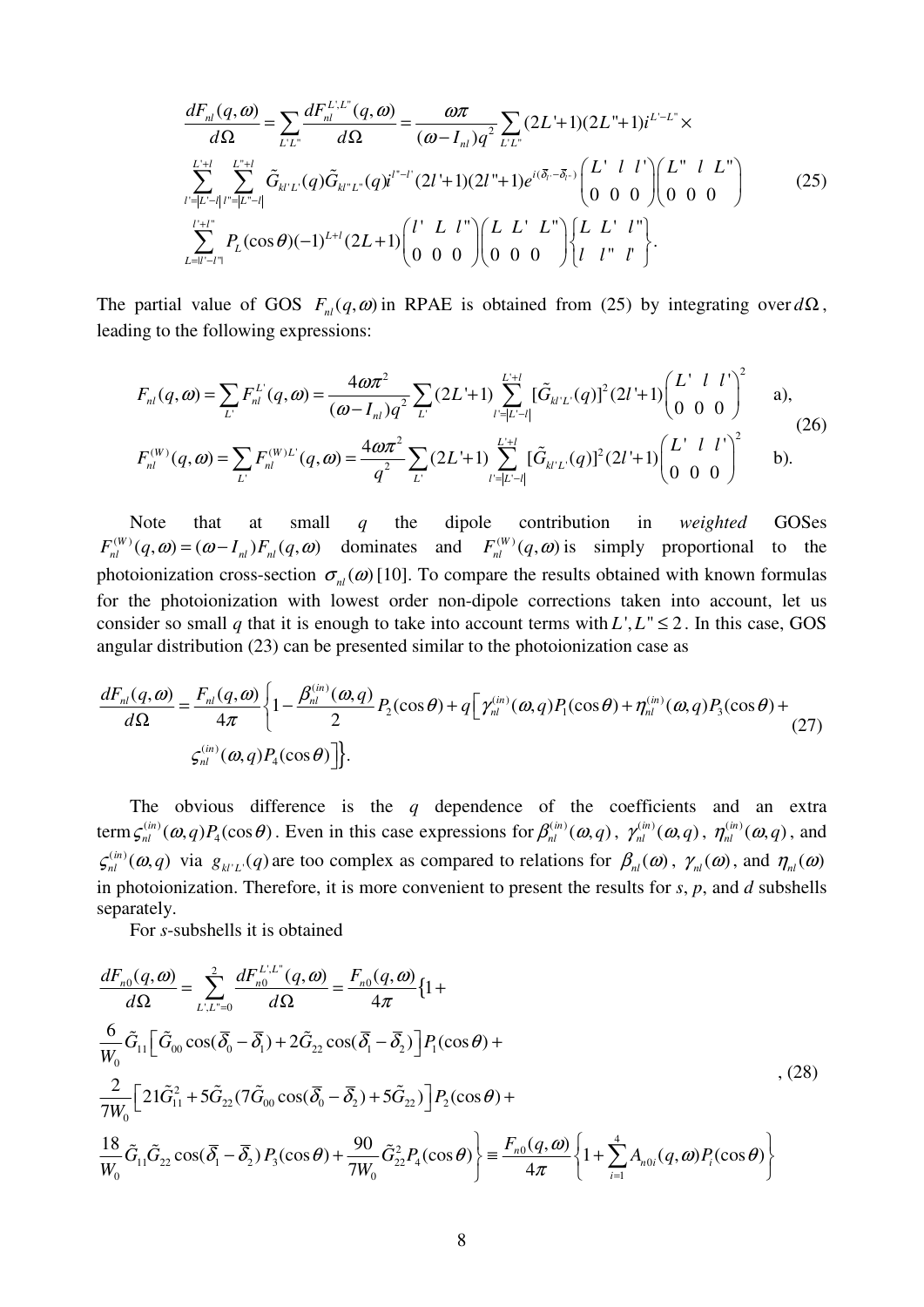where

$$
F_{n0} = \frac{4\pi^2 \omega}{(\omega - I_{n0})q^2} W_0; \ W_0 = \tilde{G}_{00}^2 + 3\tilde{G}_{11}^2 + 5\tilde{G}_{22}^2
$$
 (29)

Here and below for compactness of the expressions we use  $\tilde{G}_{\ell L}$  instead of  $\tilde{G}_{R n l \to kl'}^L(q, \omega)$  from (11).

For *l*=1 it is obtained

$$
\frac{dF_{n1}(q,\omega)}{d\Omega} = \sum_{L,L'=0}^{2} \frac{dF_{n1}^{L,L''}(q,\omega)}{d\Omega} = \frac{F_{n1}}{4\pi} \{1 + \frac{1}{5W_{1}} \left[ 10\tilde{G}_{01}(2\tilde{G}_{12} - \tilde{G}_{10})\cos(\overline{\delta}_{0} - \overline{\delta}_{1}) + 4\tilde{G}_{21}(5\tilde{G}_{10} - \tilde{G}_{12})\cos(\overline{\delta}_{1} - \overline{\delta}_{2}) + 9\overline{G}_{32}\cos(\overline{\delta}_{2} - \overline{\delta}_{3}) \right] P_{1}(\cos\theta) + \frac{2}{7W_{1}} \left[ 7\tilde{G}_{21}(\tilde{G}_{21} - 2\tilde{G}_{01}\cos(\overline{\delta}_{0} - \overline{\delta}_{2})) + 7\tilde{G}_{12}(\tilde{G}_{12} - 2\tilde{G}_{10}) + \frac{3\tilde{G}_{32}9(7\tilde{G}_{10} - 2\tilde{G}_{12})\cos(\overline{\delta}_{1} - \overline{\delta}_{3}) + 4\tilde{G}_{32}) \right] P_{2}(\cos\theta) + \frac{6}{5W_{1}} \left[ 6\tilde{G}_{21}\tilde{G}_{12}\cos(\overline{\delta}_{1} - \overline{\delta}_{2}) + \tilde{G}_{32}(5\tilde{G}_{01}\cos(\overline{\delta}_{0} - \overline{\delta}_{3}) - 4\tilde{G}_{21}\cos(\overline{\delta}_{2} - \overline{\delta}_{3})) \right] P_{3}(\cos\theta) + \frac{18}{5W_{1}} \tilde{G}_{32} \left[ \tilde{G}_{32} - 4\tilde{G}_{12}\cos(\overline{\delta}_{1} - \overline{\delta}_{3}) \right] P_{4}(\cos\theta) \bigg\} = \frac{F_{n1}(q,\omega)}{4\pi} \left\{ 1 + \sum_{i=1}^{4} A_{n1i}(q,\omega) P_{i}(\cos\theta) \right\}
$$
(30)

where

$$
F_{n1} = \frac{4\pi^2 \omega}{(\omega - I_{n1})q^2} W_1; \ \ W_1 = \tilde{G}_{10}^2 + \tilde{G}_{01}^2 + 2\left[\tilde{G}_{21}^2 + \tilde{G}_{12}^2\right] + 3\tilde{G}_{32}^2. \tag{31}
$$

For *l*=2 it is obtained

$$
\frac{dF_{n2}(q,\omega)}{d\Omega} = \frac{F_{n2}}{4\pi} \{ 1 + \frac{6}{W_2} \left[ 14\tilde{G}_{11}(\tilde{G}_{22} - \tilde{G}_{20}) - 14\tilde{G}_{11}\tilde{G}_{02}\cos(\bar{\delta}_{0} - \bar{\delta}_{1}) + 3\tilde{G}_{31} \left( (7\tilde{G}_{20} - 2\tilde{G}_{22})\cos(\bar{\delta}_{2} - \bar{\delta}_{3}) + 12\tilde{G}_{42}\cos(\bar{\delta}_{3} - \bar{\delta}_{4}) \right) \} P_{1}(\cos\theta) + \n\frac{2}{245W_2} \left[ 1029(\tilde{G}_{11}^2 + 6\tilde{G}_{31}^2) - 18522\tilde{G}_{11}\tilde{G}_{31}\cos(\bar{\delta}_{1} - \bar{\delta}_{3}) + 1225\tilde{G}_{02}(7\tilde{G}_{20} - 10\tilde{G}_{22})\cos(\bar{\delta}_{0} - \bar{\delta}_{2}) - 125\tilde{G}_{22}(98\tilde{G}_{20} + 15\tilde{G}_{22}) + 450\tilde{G}_{42}(49\tilde{G}_{20} - 20\tilde{G}_{22})\cos(\bar{\delta}_{2} - \bar{\delta}_{4}) + 25\tilde{G}_{42} \} \right] P_{2}(\cos\theta) + \n\frac{18}{W_2} \left[ 2\tilde{G}_{11}(\tilde{G}_{22}\cos(\bar{\delta}_{1} - \bar{\delta}_{2}) - 6\tilde{G}_{42}\cos(\bar{\delta}_{1} - \bar{\delta}_{4})) + \tilde{G}_{31}(7\tilde{G}_{02}\cos(\bar{\delta}_{0} - \bar{\delta}_{3}) - 8\tilde{G}_{22}\cos(\bar{\delta}_{2} - \bar{\delta}_{3}) + 6\tilde{G}_{42}\cos(\bar{\delta}_{3} - \bar{\delta}_{4}) \right) \Big] P_{3}(\cos\theta) + \n-8\tilde{G}_{22}\cos(\bar{\delta}_{2} - \bar{\delta}_{3}) + 6\tilde{G}_{42}\cos(\bar{\delta}_{0} - \bar{\delta}_{4}) - 100\tilde{G}_{22}\cos(\bar{\delta}_{2} - \bar{\delta}_{4})
$$

where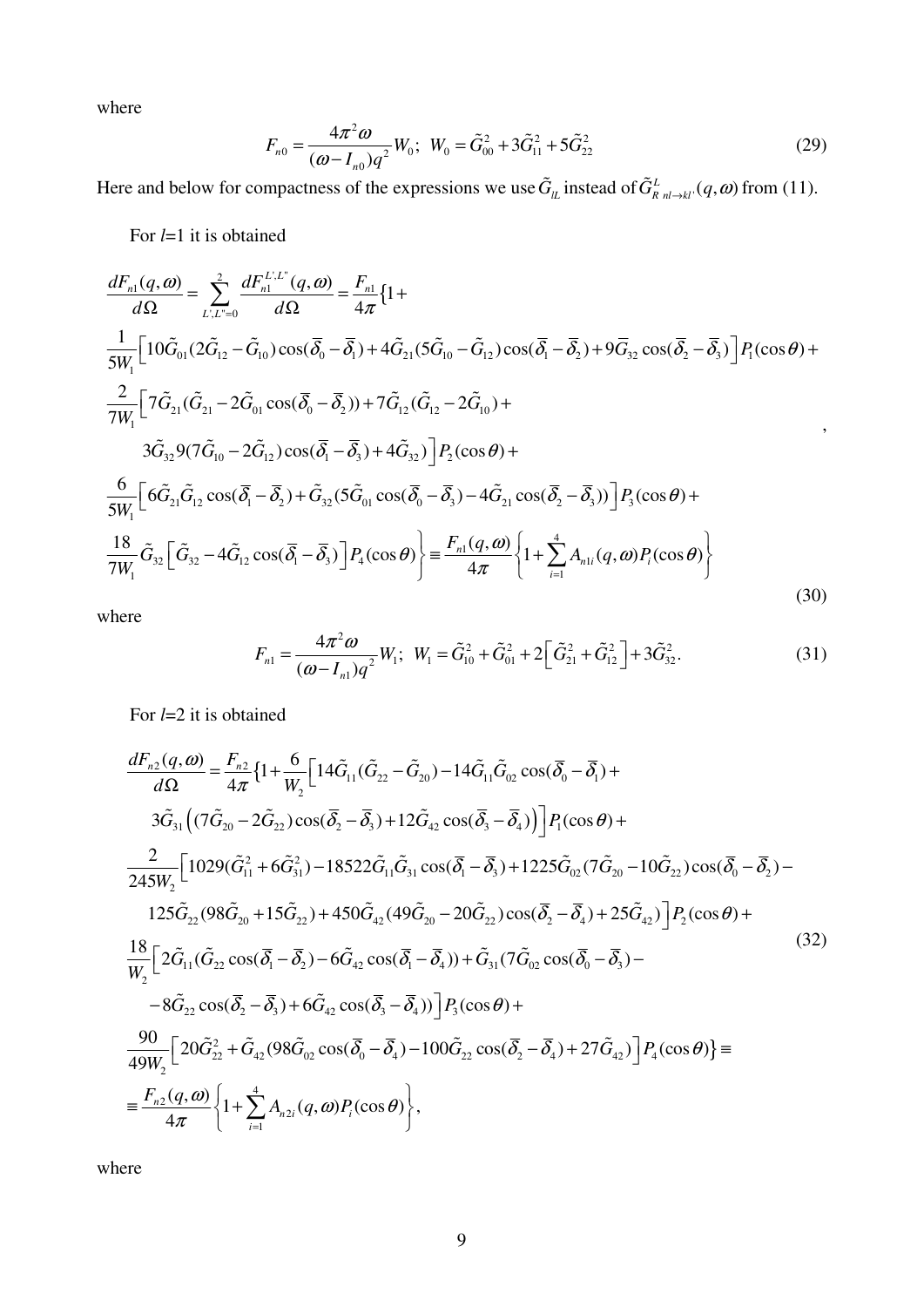$$
F_{n2} = \frac{4\pi^2 \omega}{35(\omega - I_{n2})Eq^2} W_2; \ W_2 = 35\tilde{G}_{20}^2 + 42\tilde{G}_{11}^2 + 63\tilde{G}_{31}^2 + 35\tilde{G}_{02}^2 + 50\tilde{G}_{22}^2 + 90\tilde{G}_{42}^2. \tag{33}
$$

Thus, we have expressed the angular distribution of knocked-out electrons in fast projectileatom scattering via anisotropy parameters  $A_{nl}$   $(q, \omega)$ , both dipole and non-dipole.

Let us compare the result obtained in the small  $q$  limit with the known formula for photoionization of an atom by non-polarized light. To do this, we have to use the lowest order terms of the first three spherical Bessel functions (20).

The lowest in powers of *q* term is  $\tilde{G}_{11} \sim q \ll 1^3$ . Correction to  $\tilde{G}_{11}$  is proportional to  $q^3$ . As to  $\tilde{G}_{00}$  and  $\tilde{G}_{22}$ , they are proportional to  $q^2$  with corrections of the order of  $q^4$ . Retaining in (27) terms of the order of  $q^2$  and bigger, one has the following expression:

$$
\frac{dF_{n0}(q,\omega)}{d\Omega} = \frac{F_{n0}(q,\omega)}{4\pi} \{1 + 2P_2(\cos\theta) + \frac{2\tilde{G}_{00}}{\tilde{G}_{11}}\cos(\overline{\delta}_0 - \overline{\delta}_1)P_1(\cos\theta) +
$$
\n
$$
\frac{2\tilde{G}_{22}}{\tilde{G}_{11}}\cos(\overline{\delta}_1 - \overline{\delta}_2) \{2P_1(\cos\theta) + 3P_3(\cos\theta)\}\} =
$$
\n
$$
\equiv \frac{F_{n0}(q,\omega)}{4\pi} \{1 + 2P_2(\cos\theta) + \frac{2}{\tilde{G}_{11}} \left[\tilde{G}_{00}\cos(\overline{\delta}_0 - \overline{\delta}_1) + 2\tilde{G}_{22}\cos(\overline{\delta}_1 - \overline{\delta}_2)\right]P_1(\cos\theta) +
$$
\n
$$
\frac{6\tilde{G}_{22}}{\tilde{G}_{11}}\cos(\overline{\delta}_1 - \overline{\delta}_2)P_3(\cos\theta)\} =
$$
\n
$$
\equiv \frac{F_{n0}(q,\omega)}{4\pi} \{1 + 2P_2(\cos\theta) + q\gamma_{n0}^{(in)}(q,\omega)P_1(\cos\theta) + q\eta_{n0}^{(in)}(q,\omega)P_3(\cos\theta)\}
$$
\n(34)

(compare with (27))

 $\overline{a}$ 

One should compare this relation with the similar one for photoionization of *n*0 subshell that [17]:

$$
\frac{d\sigma_{n0}(\omega)}{d\Omega} = \frac{\sigma_{n0}(\omega)}{4\pi} \left\{ 1 - P_2(\cos\theta) + \kappa \frac{6\tilde{Q}_2}{5\tilde{D}_1} \cos(\overline{\delta}_1 - \overline{\delta}_2) \left[ P_1(\cos\theta) - P_3(\cos\theta) \right] \right\} =
$$
\n
$$
\equiv \frac{\sigma_{n0}(\omega)}{4\pi} \left\{ 1 - P_2(\cos\theta) + \kappa \gamma_{n0}(\omega) P_1(\cos\theta) + \kappa \gamma_{n0}(\omega) P_3(\cos\theta) \right\}.
$$
\n(35)

where  $\gamma_{n0}(\omega) = -\eta_{n0}(\omega) = \frac{\partial \mathcal{Q}_2}{\partial \mathcal{Q}_1} \cos(\overline{\delta}_1 - \overline{\delta}_2)$ 1  $(\omega) = -\eta_{n0}(\omega) = \frac{6Q_2}{5.6} \cos(\overline{\delta}_1 - \overline{\delta}_2)$  $I_{n0}(\omega) = I_{n0}(\omega) - 5$ *Q D*  $\gamma_{n0}(\omega) = -\eta_{n0}(\omega) = \frac{\partial \mathcal{Q}_2}{\partial \mathcal{Z}_1} \cos(\overline{\delta}_1 - \overline{\delta}_2)$ วั  $\frac{\varepsilon_2}{\tilde{D}}\cos(\delta_1-\delta_2)$ .

The difference between (34) and (35) is seen in the sign and magnitude of the dipole parameters and in different expressions for the non-dipole.

The difference between angular distributions of knocked out atomic electrons in fast projectile-atom scattering (34) and photoelectrons (35) exist and is essential even in the so-called optical limit  $q \rightarrow 0$ . According to (20), there are simple relations in  $q \rightarrow 0$  limit between dipole  $\tilde{D}_1$  and quadrupole  $\tilde{Q}_2$  matrix elements and  $\tilde{G}_{11}$ ,  $\tilde{G}_{22}$ :  $\tilde{G}_{11} = q\tilde{D}_1/3$  and  $\tilde{G}_{22} = 2q^2\tilde{Q}_2/15$ . With the help of relations  $\tilde{G}_{00} = -q^2 \tilde{Q}_2 / 3 = -(5/2) \tilde{G}_{22}$ , (34) is transformed into the following expression:

<sup>&</sup>lt;sup>3</sup> As is seen from (20), we have in mind such values of *q* that it is  $qR_{nl} < 1$ , where  $R_{nl}$  is the radius of the ionized subshell.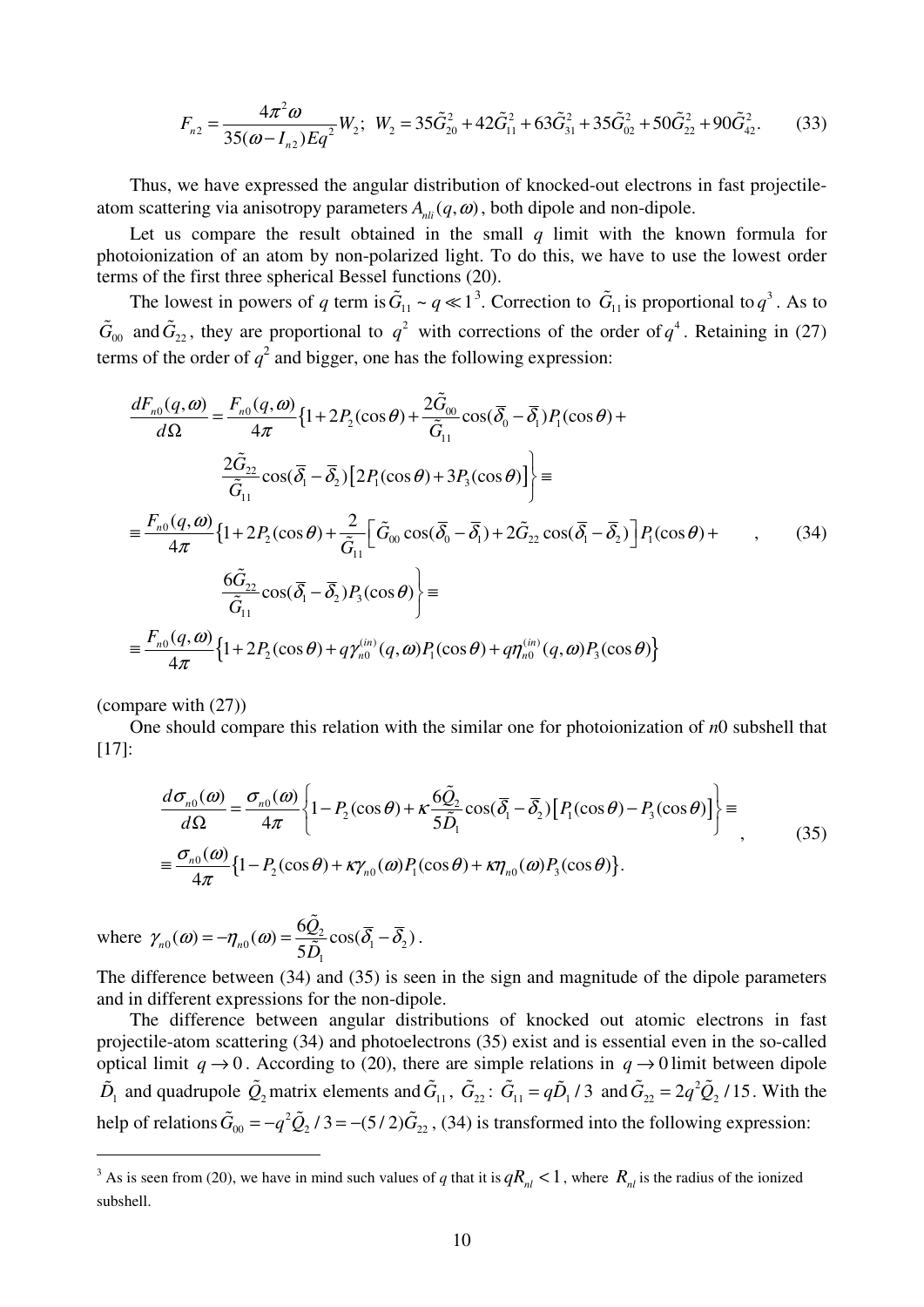$$
\frac{dF_{n0}(q,\omega)}{d\Omega} = \frac{F_{n0}(q,\omega)}{4\pi} \{1 + 2P_2(\cos\theta) + q\frac{4\tilde{Q}_2}{5\tilde{D}_1}\cos(\overline{\delta}_1 - \overline{\delta}_2)[2P_1(\cos\theta) + 3P_3(\cos\theta)]
$$
  
\n
$$
-q\frac{2\tilde{Q}_2}{\tilde{D}_1}\cos(\overline{\delta}_0 - \overline{\delta}_1)P_1(\cos\theta)\} = \frac{F_{n0}(q,\omega)}{4\pi} \{1 + 2P_2(\cos\theta) + q\frac{2}{3}\gamma_{n0}(\omega)[2P_1(\cos\theta) + 3P_3(\cos\theta)]
$$
  
\n
$$
-q\frac{2\tilde{Q}_2}{\tilde{D}_1}\cos(\overline{\delta}_0 - \overline{\delta}_1)P_1(\cos\theta)\} =
$$
  
\n
$$
\frac{F_{n0}(q,\omega)}{4\pi} \{1 + 2P_2(\cos\theta) + q\frac{2\tilde{Q}_2}{\tilde{D}_1} \left[\frac{4}{5}\cos(\delta_1 - \delta_2) - \cos(\delta_0 - \delta_1)\right]P_1(\cos\theta) + 2q\gamma_{n0}(\omega)P_3(\cos\theta)\}
$$
  
\n(36)

The deviation from (35) is evident, since the angular distribution is not expressed via a single non-dipole parameter  $\gamma_{n0}(\omega)$  - a new phase difference  $\delta_0 - \delta_1$  appears. As a result, following relations appear at very small q:

$$
\gamma_{n0}^{(in)}(\omega) = \frac{2\tilde{Q}_2}{\tilde{D}_1} \left[ \frac{4}{5} \cos(\delta_1 - \delta_2) - \cos(\delta_0 - \delta_1) \right],
$$
  
\n
$$
\eta_{n0}^{(in)}(\omega) = 2\gamma_{n0}(\omega) = \frac{12}{5} \frac{\tilde{Q}_2}{\tilde{D}_1} \cos(\delta_1 - \delta_2).
$$
\n(37)

For  $l > 0$  even at very small q the relation between non-dipole parameters in photoionization and inelastic fast electron scattering are rather complex.

 The similarity of general structure and considerable difference between (22) and (23) is evident. Indeed, the contribution of the non-dipole parameters can be enhanced, since the condition  $\omega / c \ll q \ll R^{-1}$  is easy to achieve. Let us note that even neglecting the terms with *q* (22) and (23) remain different: while in photoionization the angular distribution is proportional to  $\sin^2 \theta$  [see (22)], in inelastic scattering it is proportional to  $\cos^2 \theta$  [see (23)]. The reason for this difference is clear. In photoabsorption the atomic electron is "pushed" off the atom by the electric field of the photon, which is perpendicular to the direction of the light beam. In inelastic scattering the push comes along momentum  $q$ , so the preferential emission of the electrons along the  $\vec{q}$  direction, i.e. the maximum at  $\theta = 0$ . Similar reason explains the difference in the nondipole terms. Note that the last term due to monopole transition (23) is absent in photoabsorption angular distribution (23). It confirms that the angular distribution of GOS densities is richer than that of photoionization.

#### **4. Calculation procedure**

In order to obtain  $df_{nl}(q, \omega) / d\Omega$  from experiment, one has to measure the yield of electrons emitted at a given angle  $\theta$  with energy  $\varepsilon = k^2 / 2 = \omega - I_{nl}$  in coincidence with the fast outdoing particle that looses energy  $\omega$  and transfers to the target atom momentum  $q$ .

To calculate  $df_n(q, \omega) / d\Omega$  we use the numeric procedure described at length in [16]. Calculations are performed in the frame of Hartree-Fock and RPAE approximations. As a concrete object, we choose  $3p^6$  and  $3s^2$  subshells of Ar. This object is representative, demonstrating strong influence of electron correlations both for p and s-electrons.

Calculations are performed using equations (14), (16), (18) in HF and their respective modifications (25-28), (30). (32), (34-37) in RPAE, for the following values of *q*,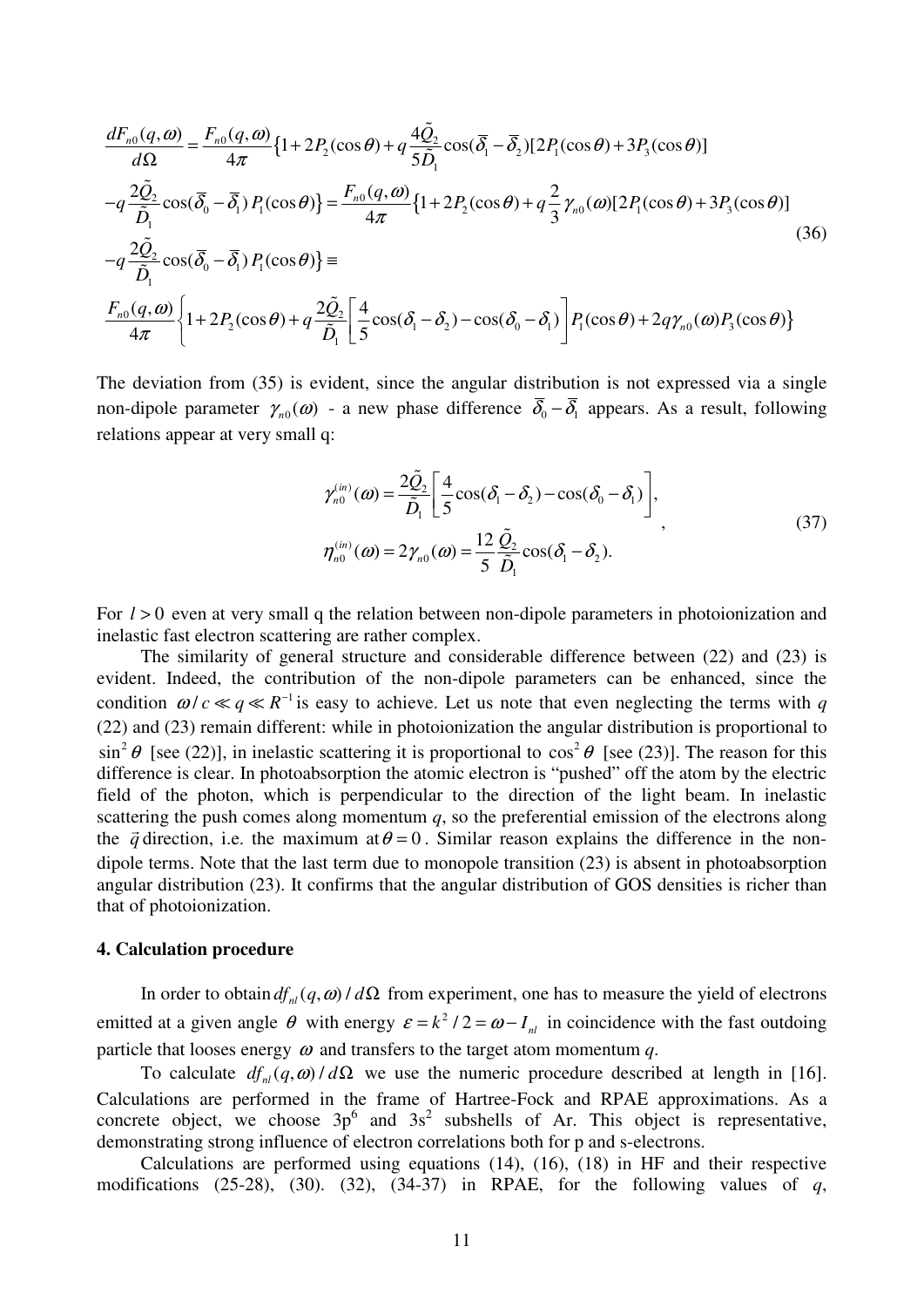$q = 0.1; 0.6; 1.1; 1.6; 2.1$ , and  $I_{3p,3s} < \omega < I_{3p,3s} + 5Ry$ . The results are presented for  $a_{nli}(q, \omega)$ ,  $A_{nli}(q, \omega)$ , differential in emission angle GOSes  $dF_{nl}(q, \omega) / d\Omega$  and weighted differential in emission angle GOSes  $dF_{nl}^{(W)}(q,\omega) / d\Omega$  in Fig.1-34. Much of the data are presented for the so called magic angle determined by relation  $P_2(\cos \theta_m) = 0$ . At this angle the pure dipole contribution is zero, so the non-dipole corrections are most prominent. The lowest value of *q*  corresponds to the photoionization limit, since  $qR \ll 1$  and in the considered frequency range  $\omega / c < 0.05 < q_{\text{min}} = 0.1$ . The last inequality shows that we consider non-dipole corrections to GOSes that are much bigger than non-dipole corrections to photoionization.

#### **5. Results of calculations**

Fig. 1 depicts weighted differential in emission angle GOSes of knocked out electron in fast projectile- He atom collision in HF, given by (26, 27) at magic angle  $P_2(\cos \theta_m) = 0$  and a set of q values *q*=0.1, 0.6, 1.1, 1.6, 2.1. GOSes form a maximum that for small q is similar, as it should be, to the photoionization cross-section (see in [10]). With  $\omega$  growth one can see second and third maximums. With increase of q the GOS maximum decreases rather fast moving at the same time from 1s threshold to higher  $\omega$ .

Fig. 2 depicts weighted differential in emission angle GOSes of knocked out electron in fast projectile- Ar atom collision in HF, given by (26, 27) at magic angle  $P_2(\cos \theta_m) = 0$  and a set of q values *q*=0.1, 0.6, 1.1, 1.6, 2.1. Outer 3p subshell is considered. GOSes form a maximum that for small q is similar, as it should be, to the photoionization cross-section (see in [10]). With  $\omega$  growth one can see second and third maximums. With increase of q the first GOS maximum decreases rather fast, slightly moving to higher  $\omega$ . Other maximums remain almost unaffected.

Fig. 3 shows weighted differential in electron emission angle GOSes given by (26, 27) at magic angle  $P_2(\cos \theta_m) = 0$  of Ar 3p-subshell in HF and RPAE for  $q=0.1$  and  $q=1.1$ . As in Fig. 2, GOSes are similar, as it should be, to the photoionization cross-section (see in [10]). At  $q=1.1$  the main GOS maximum is much smaller than for q=0.1. The minimum, that is similar to Cooper minimum in photoionization is particularly deep in RPAE at q=0.1.

Fig. 4 offers weighted differential in electron emission angle GOSes given by (26, 27) at magic angle  $P_2(\cos \theta_m) = 0$  of 3s-subshell for Ar at  $q=0.1, 0.6, 1.1, 1.6, 2.1$  in HF. They have maximums close to threshold and with increase of q acquire a structure more complex that at small q, where it is similar to photoionization cross-section given in [10], rapidly decrease with growth of  $\omega$  forming a prominent minimum that becomes narrower and deeper with increase of q.

Fig. 5 depicts weighted differential in electron emission angle GOSes (26, 27) at magic angle  $P_2(\cos \theta_m) = 0$  of 3s-subshell for Ar at q=0.1 and 1.1 in HF and RPAE. For q=0.1 the situation is similar to photoionization where RPAE brings in a correlation or interference minimum (see in [10]). For q=1.1 RPAE considerably decreases the height of the near threshold maximum.

Fig. 6 depicts weighted differential in electron emission angle GOSes of knocked out electron in fast projectile- Xe atom collision in HF, given by (26, 27) at magic angle  $P_2(\cos \theta_m) = 0$  and a set of *q* values *q*=0.1, 0.6, 1.1, 1.6, 2.1. Outer 5p subshell is considered. GOSes for small q are similar to photoionization cross-section (see in [10]) and their first maximum rapidly decreases with q growth, loosing its power. Additional maximums at higher  $\omega$  are affected by increase of q not that effective.

Fig. 7 demonstrates the weighted differential in electron emission angle GOSes given by (26, 27) at magic angle  $P_2(\cos \theta_m) = 0$  of 5p-subshell for Xe at q=0.1 and 1.1 in HF and RPAE. Role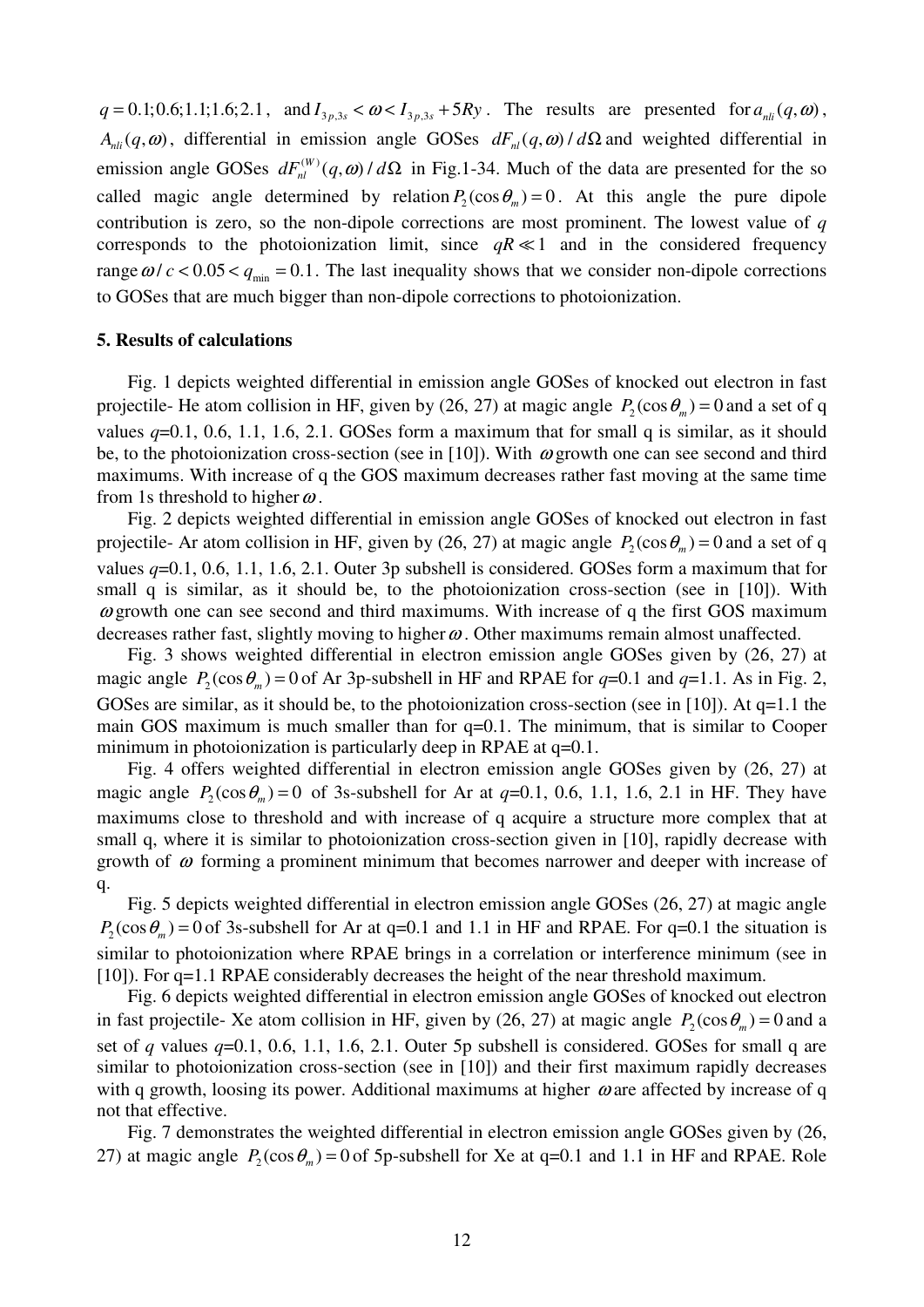of RPAE correlations is quite impressive. GOSes curves in RPAE has several maximums at both q values.

Fig. 8 offers the weighted differential in electron emission angle GOSes given by (25) at magic angle  $P_2(\cos \theta_m) = 0$  of 5s-subshell for Xe at  $q=0.1, 0.6, 1.1, 1.6, 2.1$  in HF. GOSes for small q are similar to photoionization cross-section (see in [10]). Contrary to the situation for 5p, the maximum for  $q>0.1$  is bigger than for  $q=0.1$ . With growth of q it increases and then starts to decrease.

Fig. 9 presents the weighted GOSes differential in emission angle of the knocked-out electron (26, 27) at magic angle  $P_2(\cos \theta_m) = 0$  of 5s-subshell for Xe at q=0.1 and 1.1 in HF and RPAE. For small q the GOSes are similar to the photoionization cross-section (see in [10]). For q=1.1 the near threshold maximum become much stronger. One see a broad and low RPAE maximums at 15 and 12 Ry for q=0.1 and q=1.1, respectively.

Fig. 10 demonstrates the weighted differential in electron emission angle GOSes (26, 27) at magic angle  $P_2(\cos \theta_m) = 0$  of 4d-subshell for Xe at  $q=0.1, 0.6, 1.1, 1.6, 2.1$  in HF. GOSes have a powerful maximum, in general similar to the photoionization cross-section of 4d given in (see in [10]). With increase of q the maximums decrease and move to higher concentrate at smaller energies and a small maximum at q=0.1 become evident.

Fig. 11 presents the weighted GOSes differential in emission angle of the knocked-out electron (26, 27) at magic angle  $P_2(\cos \theta_m) = 0$  of 4d-subshell for Xe at q=0.1 and 1.1 in HF and RPAE. GOSes have a powerful maximum in general similar to the photoionization cross-section of 4d given in (see in [10]). The RPAE role is not too impressive just as the influence of q growth from 0.1 to 0.01. This is natural in view of the smallness of the 4d-subshell radius as compared to 1.

Fig. 12 presents the angular anisotropy parameters of knocked-out electrons in fast projectileatom collision  $a_{1si}$  given by (28) as functions of  $\omega$  at  $q=0.1$  in HF for He. The dipole parameter  $a_{1s2}$  is, as it should be for  $q=0.1$ , bigger than the non-dipole parameters  $a_{1s1}$   $a_{1s3}$  by a factor of ten. Note that it is equal to 2 as it should be in the optical limit  $q \rightarrow 0$  (see [10]). The limit  $a_{1s4}$  is smaller than the dipole  $a_{1s2}$  by two orders of magnitude.

Fig. 13 presents the angular anisotropy parameters of knocked-out electrons from 3p-subshell of Ar in fast projectile-atom collision, given by (28) in HF ( $a_{3pi}$ ) and RPAE ( $A_{3pi}$ ) at q=0.1 as functions of  $\omega$ . The role of correlations is essential only for  $A_{3p1}$  that differs essentially from  $a_{3p1}$ . For other angular anisotropy parameters correlations are small and energy dependence is in the vicinity of threshold. The dipole coefficients, as it should be for small q, by far exceed the nondipole.

Fig. 14 demonstrates the angular anisotropy parameters of knocked-out electrons from 3psubshell of Ar in fast projectile-atom collision, given by (28), in HF ( $a_{3pi}$ ) and RPAE ( $A_{3pi}$ ) at  $q=1.1$  as functions of  $\omega$ . The increase of q from 0.1 to 1.1 leads to essential growth of the nondipole parameters with  $i = 2$ .

Fig. 15 shows the angular anisotropy parameters of knocked-out electrons from 3s-subshell of Ar in fast projectile-atom collision, given by (28), in HF ( $a_{3si}$ ) and RPAE ( $A_{3si}$ ) at  $q=0.1$  as functions of  $\omega$ . Energy dependence of dipole parameter  $a_{3s2}$  and  $A_{3s2}$  disappear at about 4Ry and they reach the value of the optical limit ( $q \rightarrow 0$ ) -  $a_{3s2} = A_{3s2} = 2$ . Parameters with  $i = 1; 3$  are by a factor of  $q=0.1$  smaller than that with  $i = 2$ . As to parameter  $i = 4$ , it is smaller than  $a_{3s2} = A_{3s2} = 2$  by a factor  $q^2 = 0.01$ .

Fig. 16 displays the angular anisotropy parameters of knocked-out electrons from 3p-subshell of Ar in fast projectile-atom collision, given by (28) in HF ( $a_{3) and RPAE ( $A_{3) at  $q=1.1$  as$$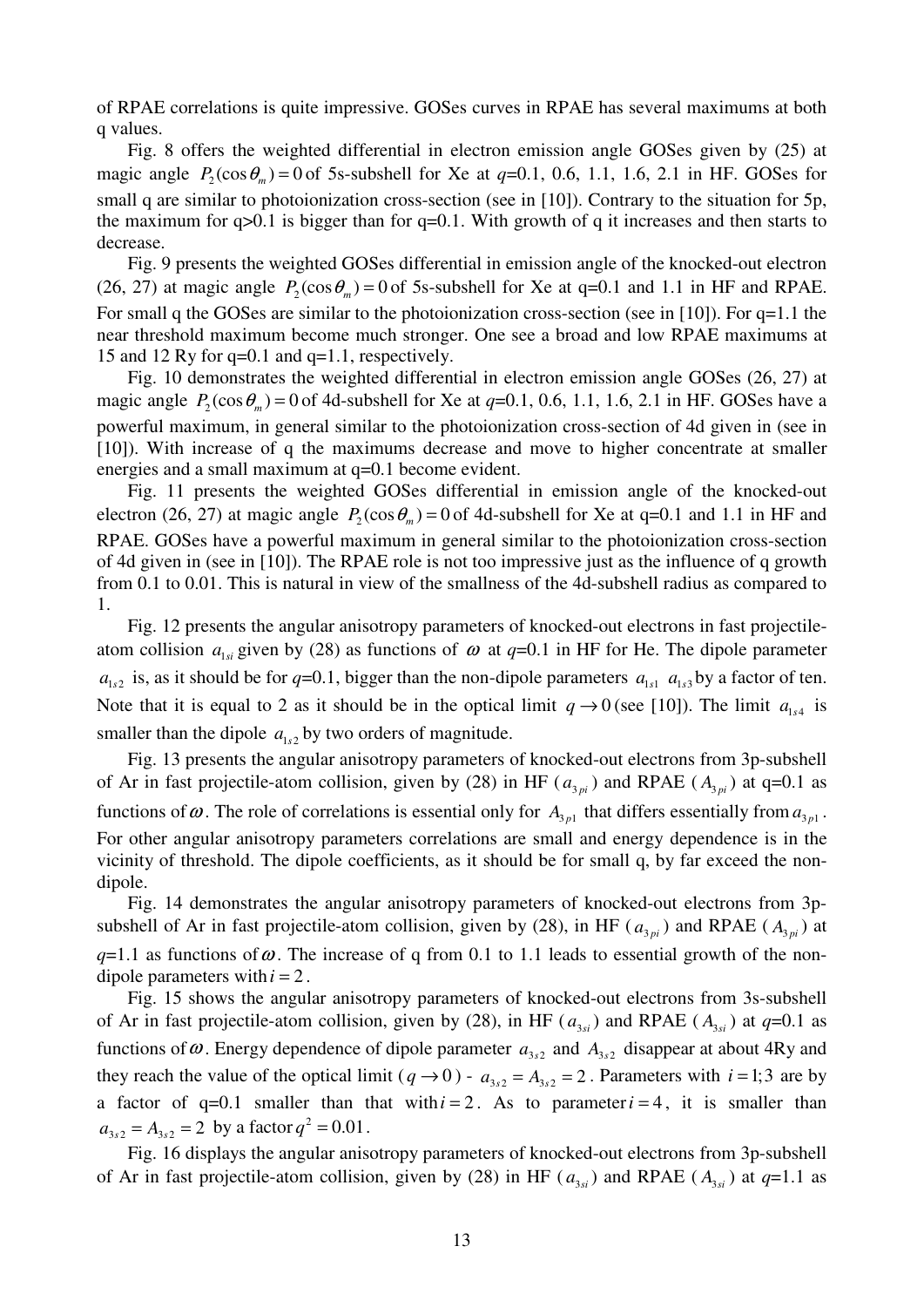functions of  $\omega$ . All parameters are of the same order of magnitude, essentially depend upon  $\omega$ and that with  $i=1$  and 4 are mirror reflection relative to horizontal axis of the parameter with  $i=4$ .

Fig. 17 presents the angular anisotropy parameters of knocked-out electrons in fast projectile - Xe atom collision of 5p-subshell, given by (28) in HF ( $a_{5pi}$ ) and RPAE ( $A_{5pi}$ ) at q=0.1 as functions of  $\omega$ . Note that dipole parameters  $a_{5p2}$  and  $A_{5p2}$  are close to zero, as well as  $a_{5p1}$ ,  $A_{5p1}$ and  $a_{5p4}$ ,  $A_{5p4}$ . Very big is only the oscillating value of  $a_{5p1}$  and  $A_{5p1}$ .

Fig. 18 gives the angular anisotropy parameters of knocked-out electrons in fast projectileatom collision given by (28), of 5p-subshell on Xe in HF ( $a_{3pi}$ ) and RPAE ( $A_{3pi}$ ) at q=1.1 as functions of  $\omega$ . Note that dipole parameters  $a_{5p2}$  and  $A_{5p2}$ , as well as  $a_{5p1}$ ,  $A_{5p1}$  and  $a_{5p4}$ ,  $A_{5p3}$ are considerably bigger than at  $q=0.1$ . As to  $a_{5p1}$  and  $A_{5p1}$ , it becomes smaller.

Fig. 19 shows the angular anisotropy parameters of knocked-out electrons in fast projectileatom collision given by (28) of 5s-subshell on Xe in HF ( $a_{5si}$ ) and RPAE ( $A_{5pi}$ ) at q=0.1 as functions of  $\omega$ . Note that the dipole parameters  $a_{5s2}$  and  $A_{5s2}$  are everywhere, except vicinity of 5s threshold and 4d Giant resonance, equal to 2, as it should be in the optical limit  $q \rightarrow 0$ . Near 5s threshold and in the 4d Giant resonance region other parameters essentially changes, whereas in other  $\omega$  region they are smooth functions of  $\omega$ . The ratio between parameters is natural:  $100a_{5s4}, A_{5s4} \approx 10a_{5s1}, A_{5s1}; a_{5s3}, A_{5s3} \approx a_{5s2}, A_{5s2}$ , in accord with q=0.1 and  $q^2 = 0.01$ .

Fig. 20 presents the angular anisotropy parameters of knocked-out electrons in fast projectileatom collision given by (28) of 5s-subshell on Xe in HF ( $a_{5si}$ ) and RPAE ( $A_{5ni}$ ) at q=1.1 as functions of  $\omega$ . All parameters are of the same order of magnitude and rapidly oscillate that is natural for big q.

Fig. 21 shows the angular anisotropy parameters of knocked-out electrons in fast projectileatom collision as functions of  $\omega$  given by (28) of 4d-subshell on Xe in HF ( $a_{4di}$ ) and RPAE ( $A_{4di}$ ) at q=0.1 as functions of  $\omega$ . The dipole parameter  $i = 2$  is of the order of one having a big and broad maximum at threshold. The difference between HF and RPAE is noticeable. All other parameters, except that with  $i = 1$  are very close to zero.

Fig. 22 demonstrates the angular anisotropy parameters of knocked-out electrons in fast projectile-atom collision given by (28) of 4d-subshell on Xe in HF (*a4di*) and RPAE (*A4di*) at q=1.1 as functions of  $\omega$ . As it is for q=0.1, here absolutely dominates the dipole parameter, but contrary to the case of  $q=0.1$  parameter  $i=1$  is also big. Noticeable is the parameter with  $i=3$ . As to *i*=4, this parameter is very small, almost zero.

Fig. 23 shows the angular anisotropy non-dipole parameters of knocked-out electrons in fast projectile-atom collision in the optical limit  $\gamma_{1s}^{(in)}(\omega)$  and  $\eta_{1s}^{(in)}(\omega)$  given by (36, 37) at *q*=0.1 compared to similar parameters in photoionization  $\gamma_{1s}(\omega)$  and  $\eta_{1s}(\omega)$ , given by (35) on He in HF. The ratio  $\eta_{\scriptscriptstyle{ns}}^{(in)}(\omega) = 2 \gamma_{\scriptscriptstyle{ns}}(\omega)$  is fulfilled with good accuracy.

Fig. 24 demonstrates the angular anisotropy non-dipole parameters of knocked-out electrons in fast projectile-atom collision in the optical limit  $\gamma_{1s}^{(in)}(\omega)$  and  $\eta_{1s}^{(in)}(\omega)$  given by (36, 37) at *q*=0.2 compared to similar parameters in photoionization  $\gamma_{1s}(\omega)$  and  $\eta_{1s}(\omega)$ , given by (35) on He in HF. The ratio  $\eta_{ns}^{(in)}(\omega) = 2\gamma_{ns}(\omega)$  starts to be violated due to growth of  $\eta_{1s}^{(in)}(q,\omega)$ .

Fig. 25 presents the angular anisotropy non-dipole parameters of knocked-out electrons in fast projectile-atom collision in the optical limit given by (36, 37) at q=0.1 for 3s subshell of Ar. Strong variations of parameters are located at  $\omega < 2R_y$ . A strong and deep RPAE minimum in  $\eta^{(in)}$  should be compared to much smaller maximum in RPAE only for  $\gamma^{(in)}$  at the same  $\omega$ .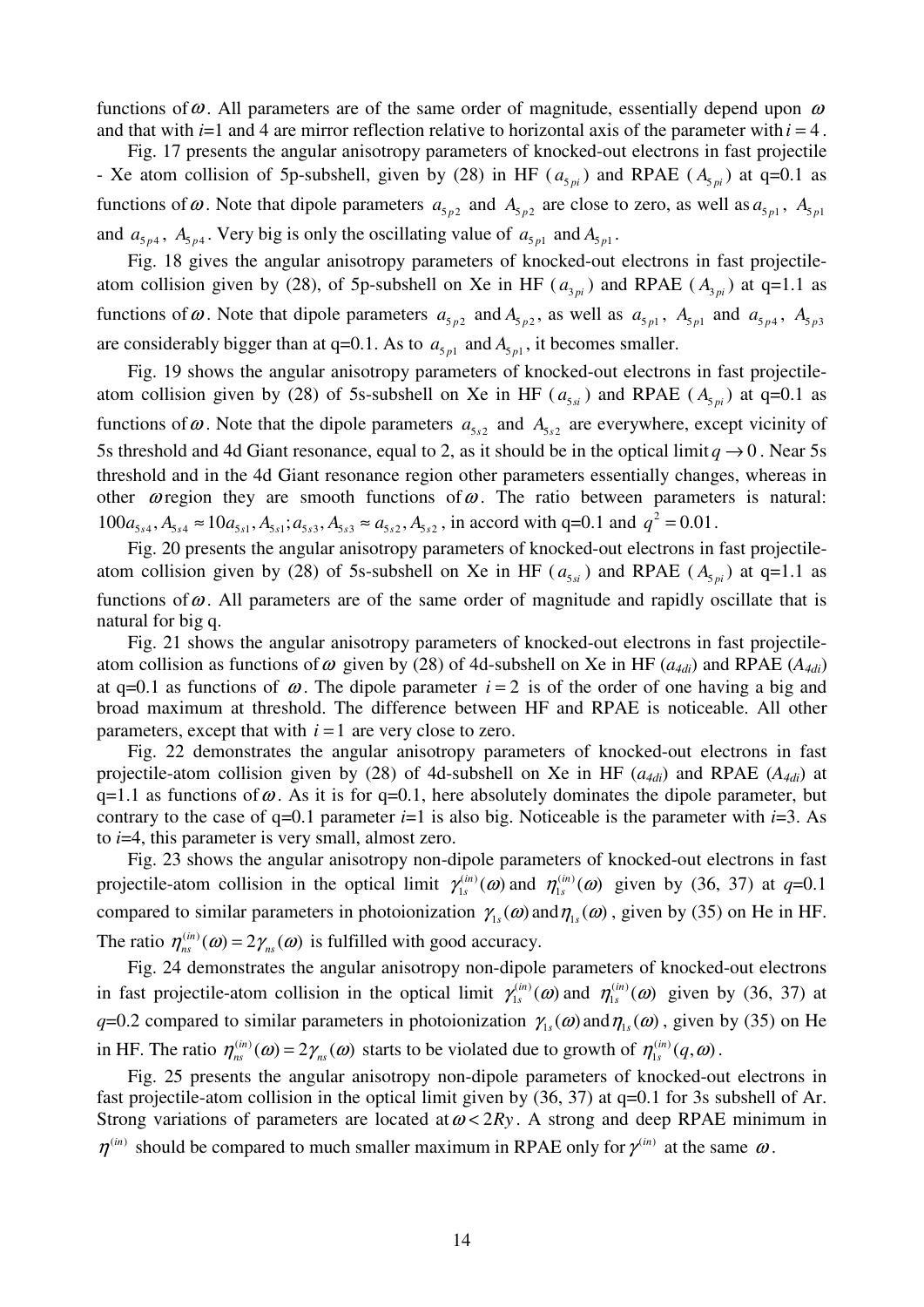Fig. 26 shows the angular anisotropy non-dipole parameters of knocked-out electrons in fast projectile-atom collision in the optical limit  $\gamma_{3s}^{(in)}(\omega)$  and  $\eta_{3s}^{(in)}(\omega)$ , given by (36, 37) at *q*=0.1 and compared to similar parameters in photoionization  $\gamma_{3s}(\omega)$  and  $\eta_{3s}(\omega)$ , given by (35) for 3s subshell of Ar in RPAE. The relation  $\eta_{ns}^{(in)}(\omega) = 2\gamma_{ns}(\omega)$  is fulfilled with good accuracy

Fig. 27 depicts the angular anisotropy non-dipole parameters of knocked-out electrons in fast projectile-atom collision in the optical limit, given by (36, 37) at q=1.1 for 3s subshell of Ar. Both parameters  $\gamma^{(in)}$  and  $\eta^{(in)}$  vary essentially and are of the same order of magnitude.

Fig. 28 compares the non-dipole anisotropy parameters of Ar 3s electrons in photoionization and fast electron inelastic scattering (see (36) and (37), respectively) at q=0, calculated in HF.

Fig. 29 confronts the non-dipole anisotropy parameters of Ar 3s electrons in photoionization and fast electron inelastic scattering (see (36) and (37), respectively) at q=0, calculated in RPAE.

Fig. 30 presents the angular anisotropy non-dipole parameters of knocked-out electrons in fast projectile-atom collision in the optical limit given by (36, 37) at q=0.1 for 5s subshell of Xe. Strong variations of parameters are located at  $2 < \omega < 4Ry$  and at  $8 < \omega < 12Ry$ , i.e. near threshold and in the 4d Giant resonance vicinity. The variation at  $8 < \omega < 12Ry$  is a direct consequence of the action of 4d Giant resonance upon non-dipole parameters of 5s Xe. A strong and deep minimum in  $\eta^{(in)}$  should be compared to a much smaller maximum in RPAE only for  $\gamma^{(in)}$  at the same  $\omega$ .

Fig. 31 depicts the angular anisotropy non-dipole parameters of knocked-out electrons in fast projectile-atom collision in the optical limit given by (36, 37) at q=1.1 for 5s subshell of Xe. Both parameters  $\gamma^{(in)}$  and  $\eta^{(in)}$  are essentially varying functions, and of the same order of magnitude. This signals that  $q=1.1$  is far from the optical limit.

Fig. 32 shows the angular anisotropy non-dipole parameters of knocked-out electrons in fast projectile-atom collision in the optical limit  $\gamma_{5s}^{(in)}(\omega)$  and  $\eta_{5s}^{(in)}(\omega)$ , given by (36, 37) at *q*=0.1 compared to similar parameters in photoionization  $\gamma_{5s}(\omega)$  and  $\eta_{5s}(\omega)$ , given by (35) for 5s subshell of Xe in RPAE. The ratio  $\eta_{ns}^{(in)}(\omega) = 2\gamma_{ns}(\omega)$  is fulfilled with good accuracy

 Fig. 33 compares the non-dipole anisotropy parameters of Xe 5s electrons in photoionization and fast electron inelastic scattering (see (36) and (37), respectively) at q=0, calculated in HF. Note that the relations that connect non-dipole angular anisotropy parameters presented in (35) and (37) are fulfilled accurately enough.

 Fig 34 confronts the non-dipole anisotropy parameters of Xe 5s electrons in photoionization and fast electron inelastic scattering (see (36) and (37), respectively) at q=0, calculated in RPAE. Note that the relations that connect non-dipole angular anisotropy parameters presented in (35) and (37) are fulfilled accurately enough in RPAE just as in HF.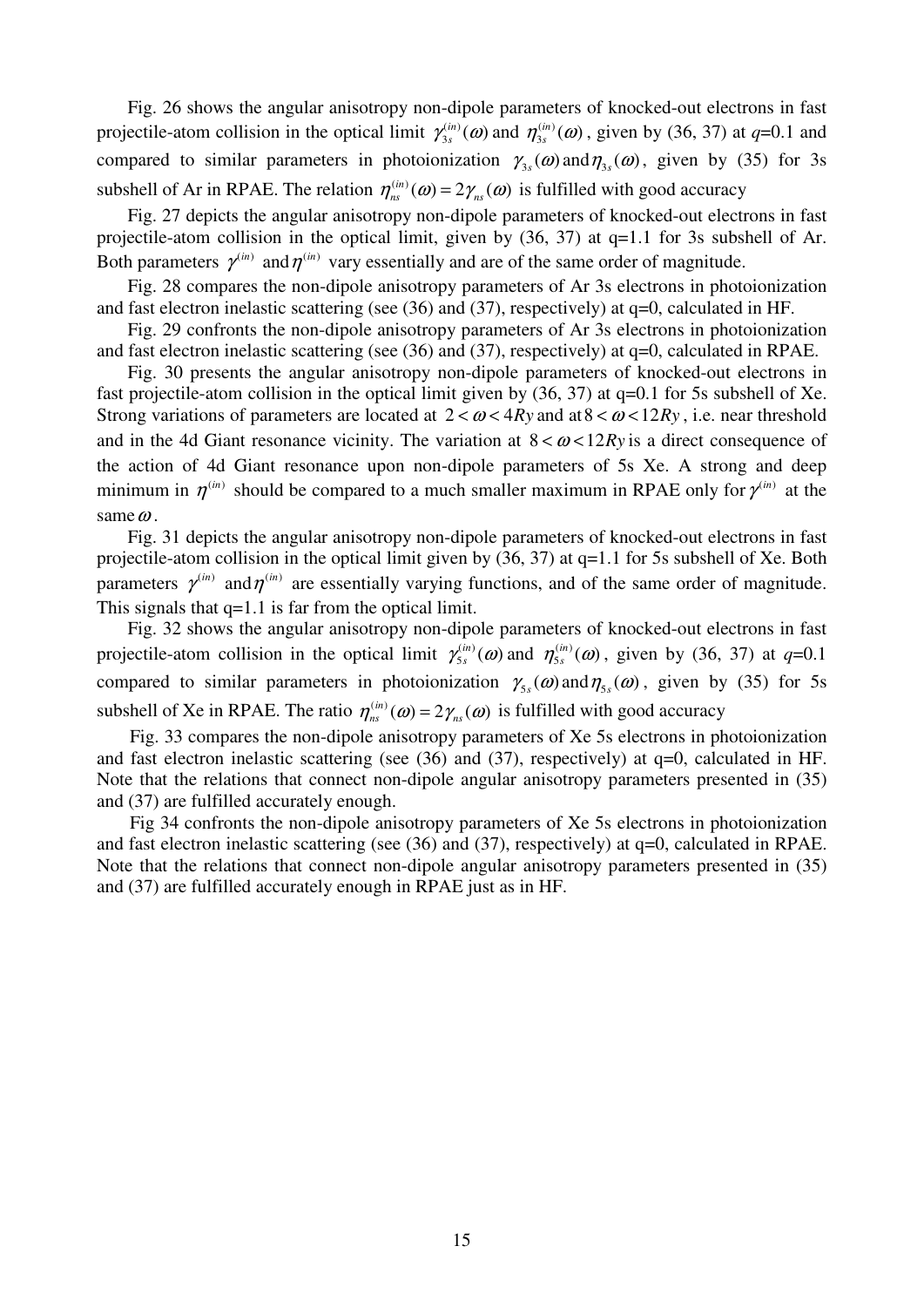

Fig. 1. Weighted differential generalized oscillator strength in HF given by (26, 27) at magic angle  $P_2(\cos \theta_m) = 0$  of He at different q.



Fig. 2. Weighted differential generalized oscillator strength given by (26, 27) at magic angle  $P_2(\cos \theta_m) = 0$  of 3p-subshell for Ar at different q in HF.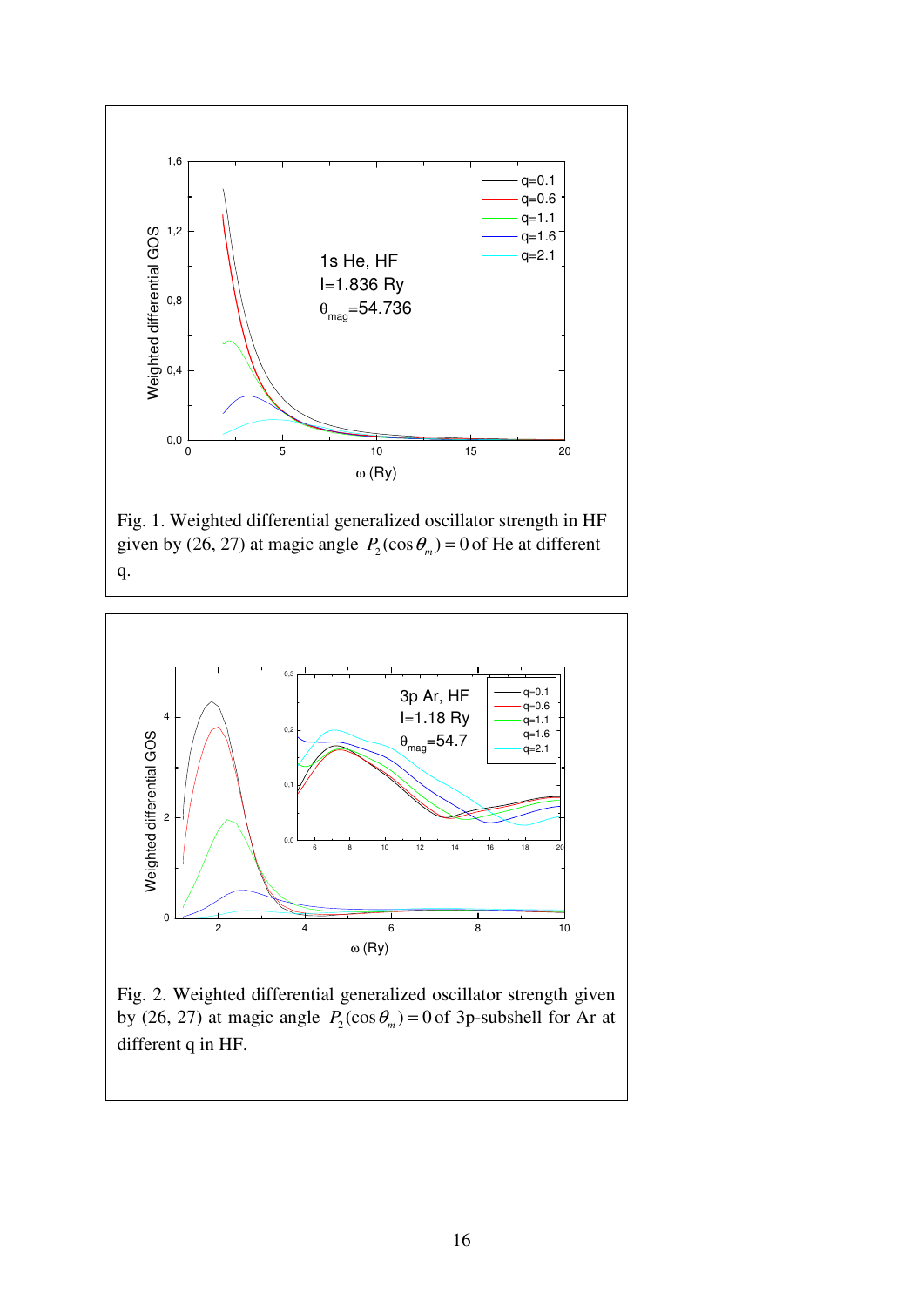

Fig. 3. Weighted differential generalized oscillator strength given by (26, 27) at magic angle  $P_2(\cos \theta_m) = 0$  of 3p-subshell for Ar at different q in HF and RPAE.



Fig. 4. Weighted differential generalized oscillator strength given by (26, 27) at magic angle  $P_2(\cos \theta_m) = 0$  of 3s-subshell for Ar at different q in HF.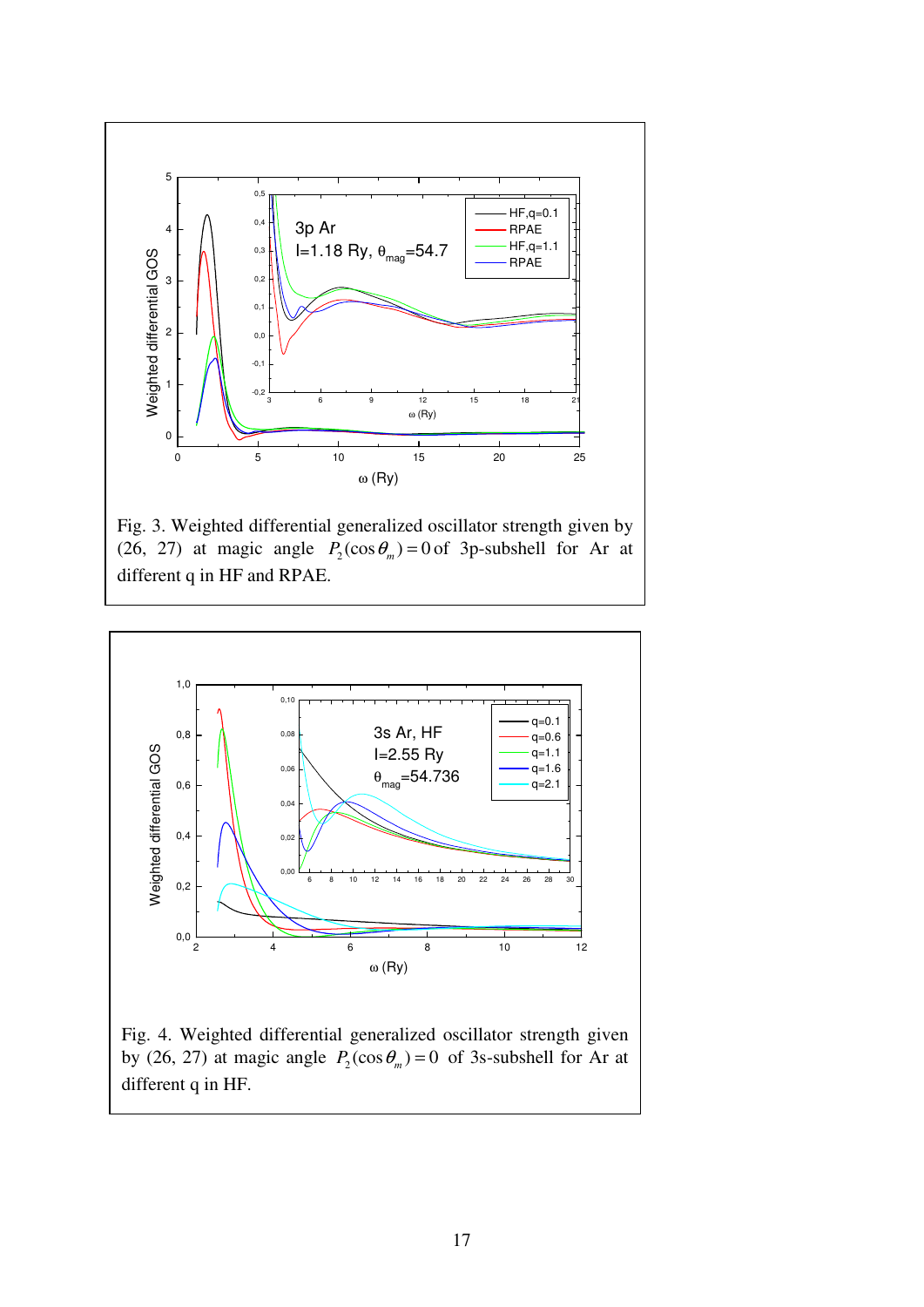

magic angle  $P_2(\cos \theta_m) = 0$  of 3s-subshell for Ar at different q in HF and RPAE.



Fig. 6. Weighted differential generalized oscillator strength (26, 27) at magic angle  $P_2(\cos \theta_m) = 0$  of 5p-subshell for Xe at different q in HF.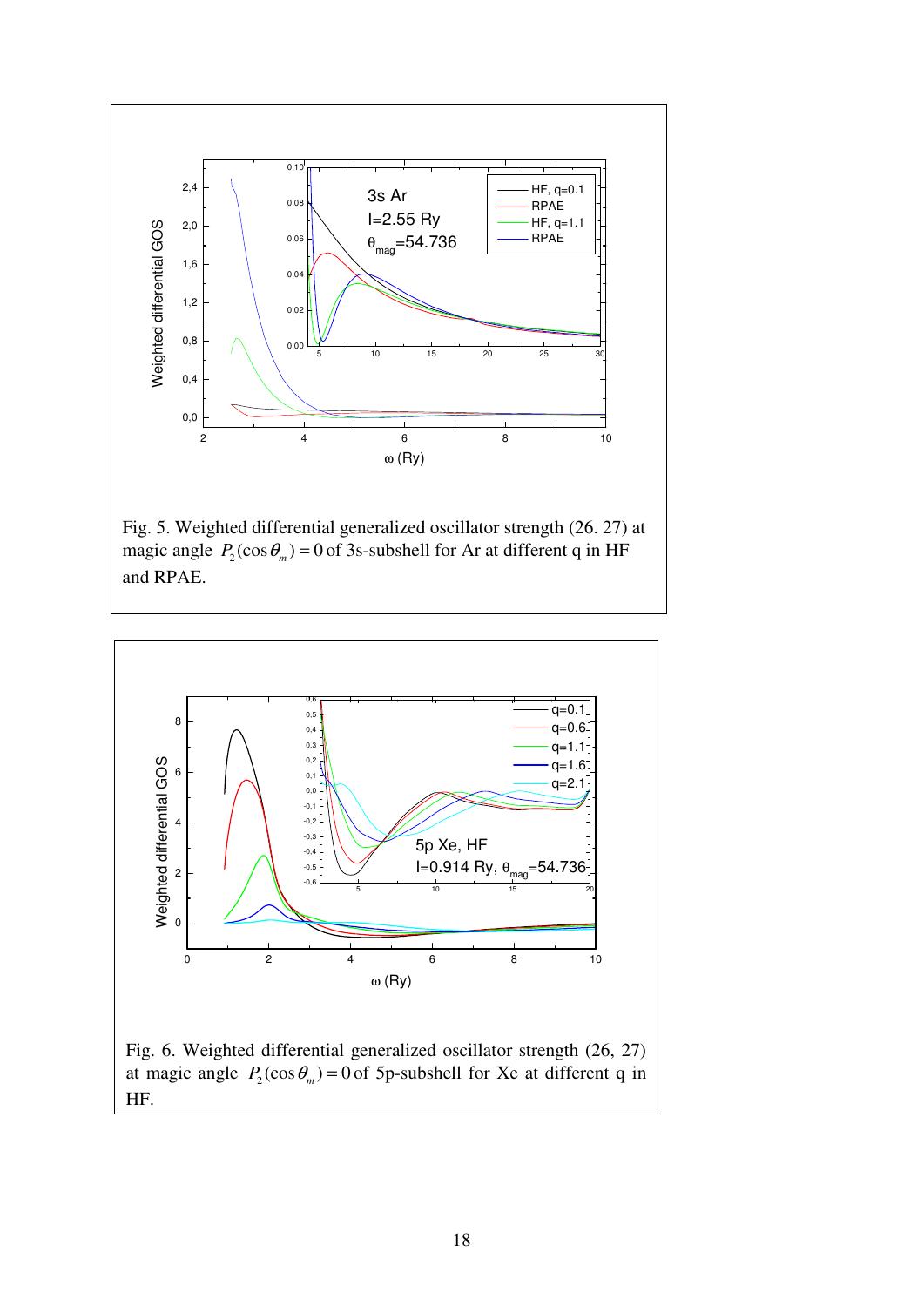

Fig. 7. Weighted differential generalized oscillator strength (26, 27) at magic angle  $P_2(\cos \theta_m) = 0$  of 5p-subshell for Xe at different q in HF and RPAE.

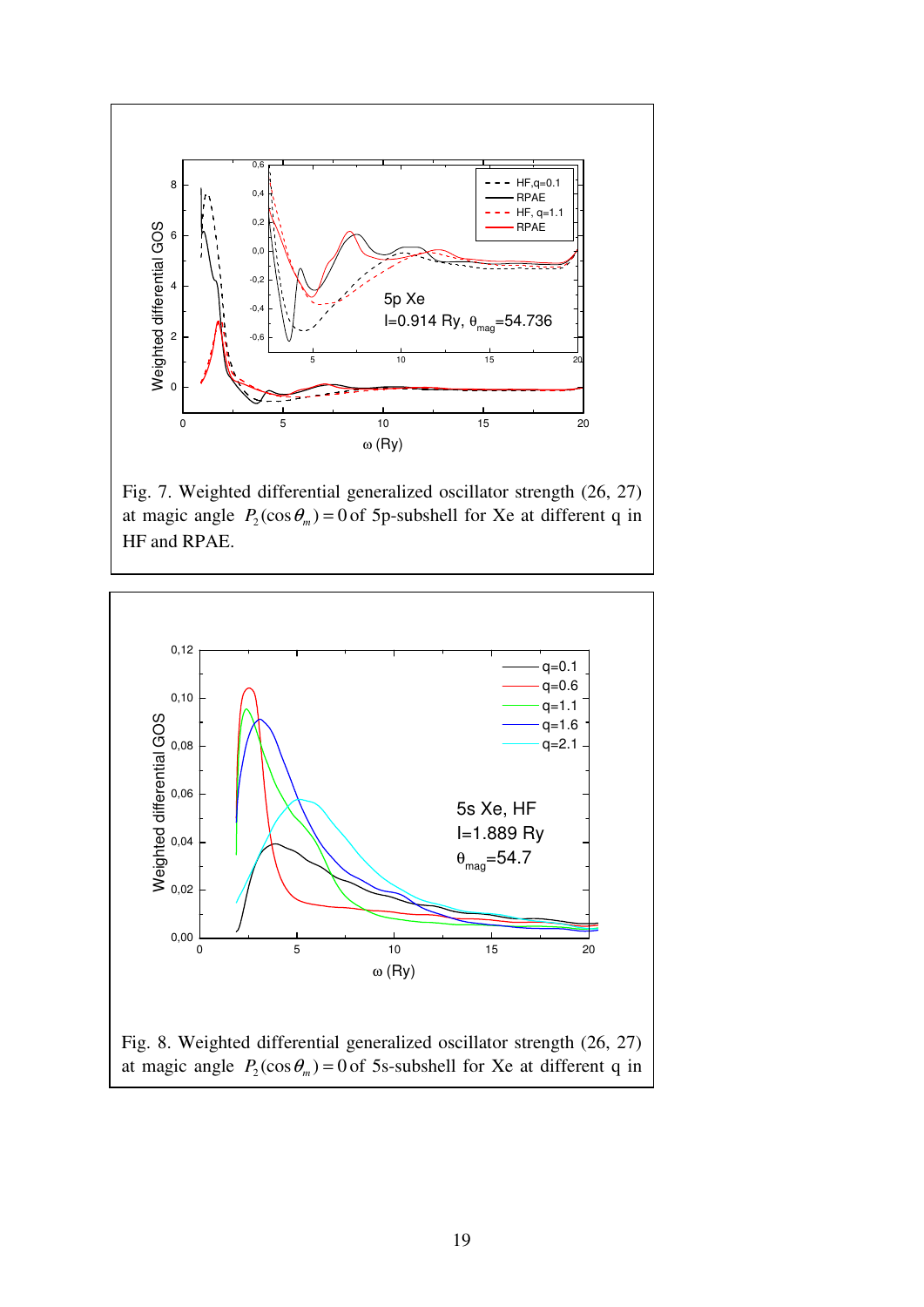

Fig. 9. Weighted differential generalized oscillator strength (26, 27) at magic angle  $P_2(\cos \theta_m) = 0$  of 5s-subshell for Xe at different q in HF and RPAE.

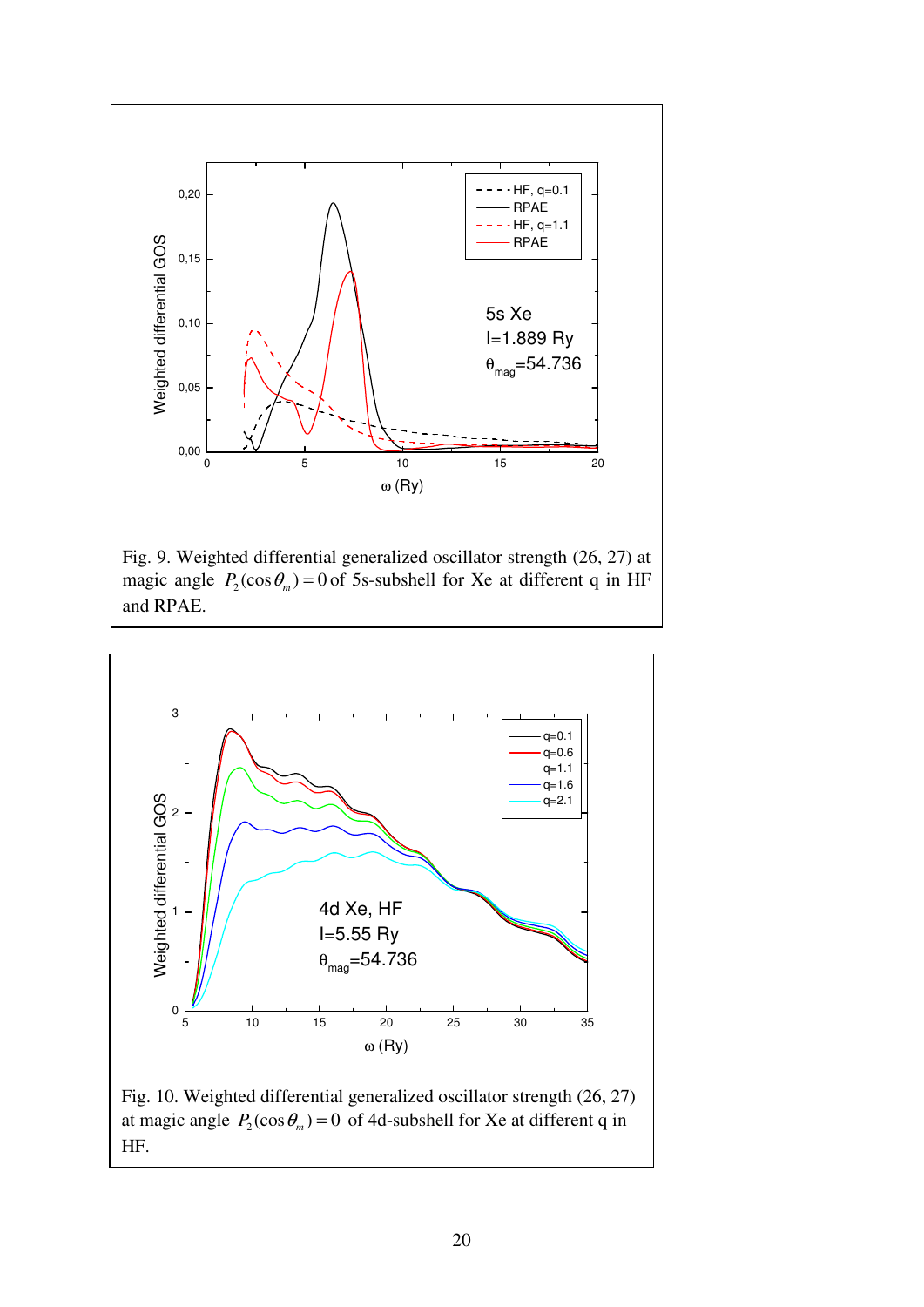

Fig. 11. Weighted differential generalized oscillator strength (26, 27) at magic angle  $P_2(\cos \theta_m) = 0$  of 4d-subshell for Xe at different q. in HF and RPAE.



Fig. 12. Angular anisotropy parameters given by of knocked-out electrons in fast projectile-atom collision (28) as functions of  $\omega$  at q=0.1 on He in HF.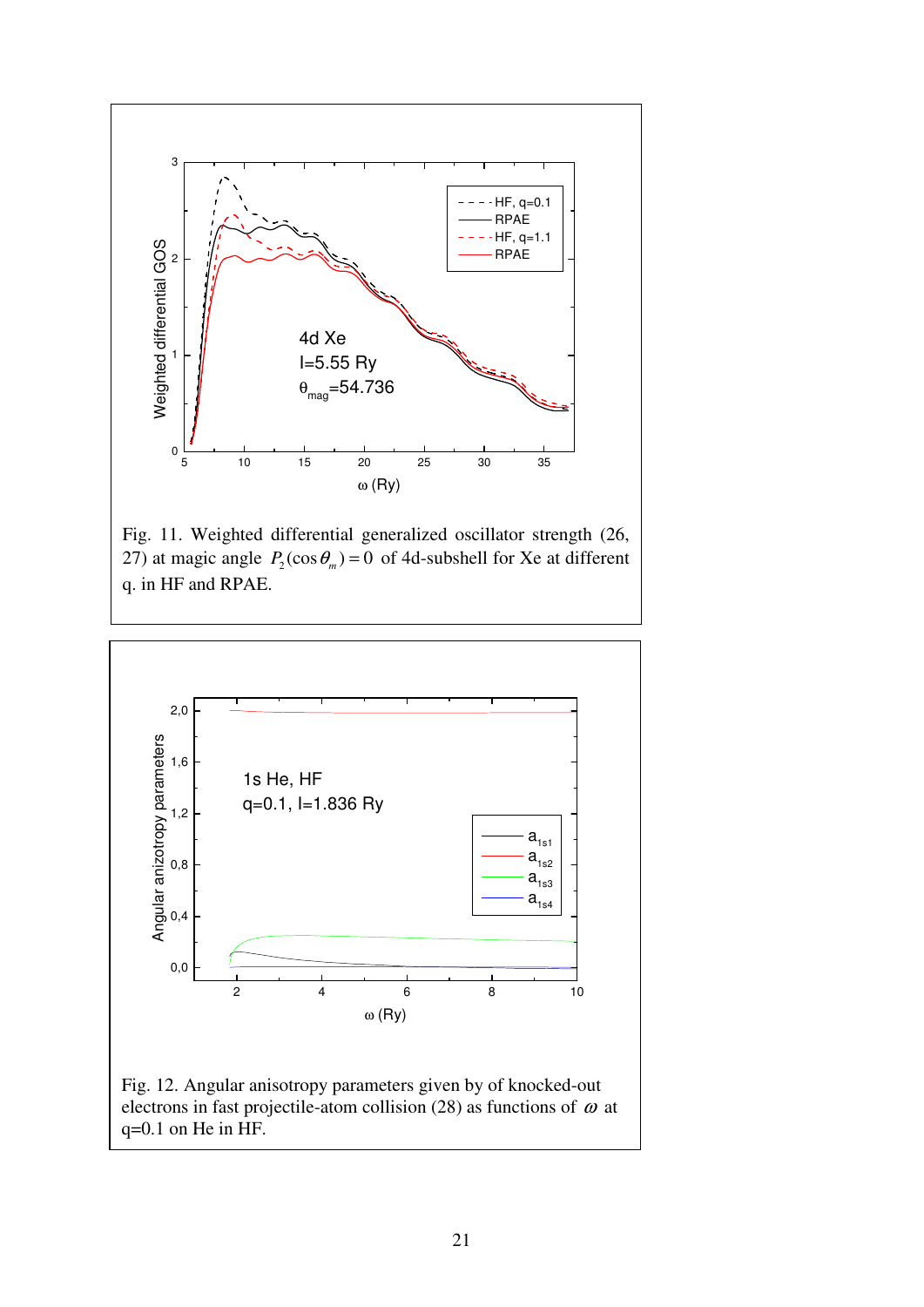

Fig. 13. Angular anisotropy parameters given by of knocked-out electrons in fast projectile-atom collision (28) of 3p-subshell on Ar in HF ( $a_{3\pi i}$ ) and RPAE ( $A_{3\pi i}$ ) at q=0.1 as functions of  $\omega$ .



Fig. 14. Angular anisotropy parameters given by of knocked-out electrons in fast projectile-atom collision (28) as functions of  $\omega$  of 3p-subshell on Ar in HF ( $a_{3pi}$ ) and RPAE ( $A_{3pi}$ ) at q=1.1.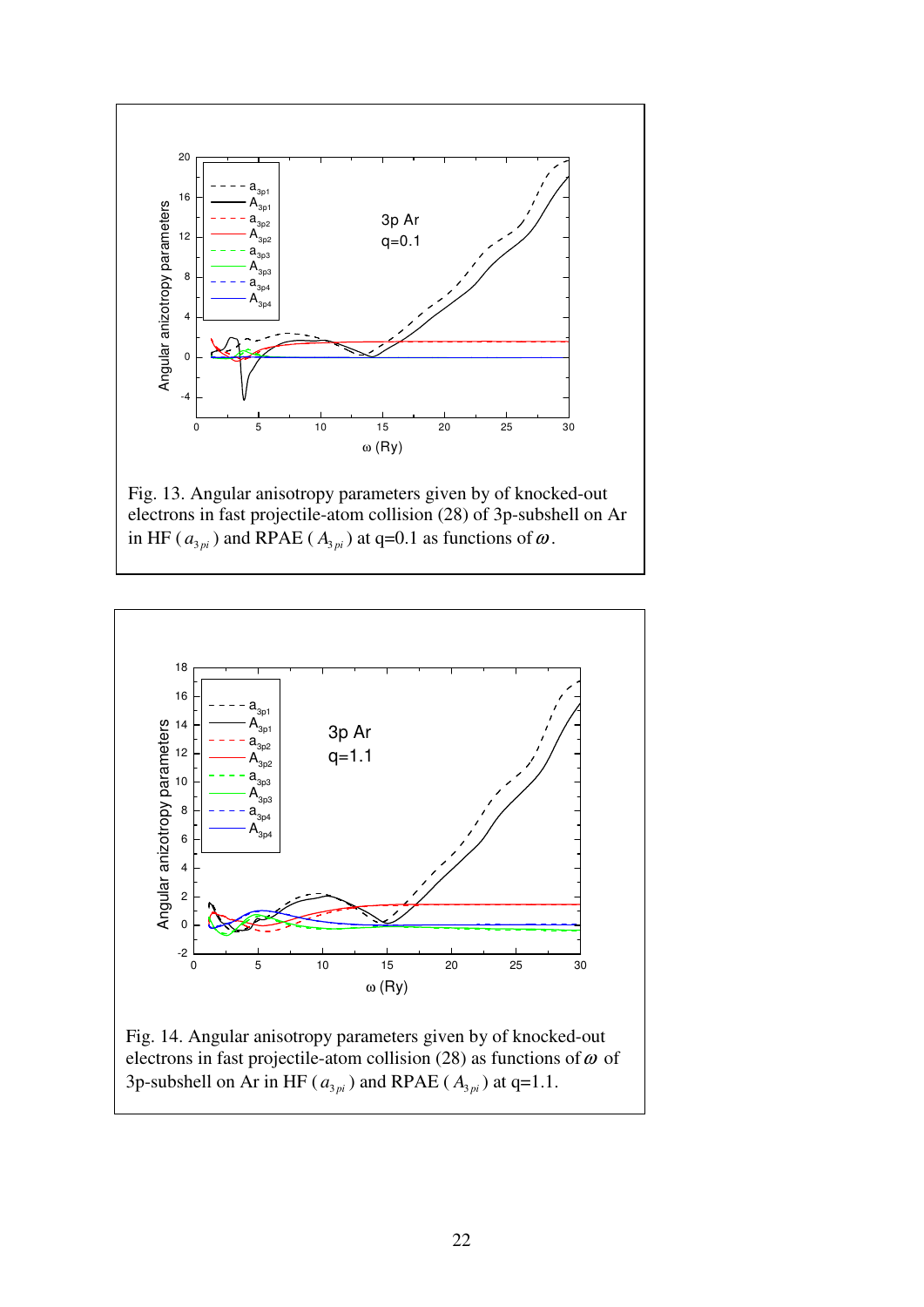

Fig. 15. Angular anisotropy parameters given by of knocked-out electrons in fast projectile-atom collision (28) as functions of  $\omega$  of 3ssubshell on Ar in HF ( $a_{3pi}$ ) and RPAE ( $A_{3pi}$ ) at q=0.1..



Fig. 16. Angular anisotropy parameters given by of knocked-out electrons in fast projectile-atom collision (28) as functions of  $\omega$  of 3ssubshell on Ar in HF ( $a_{3pi}$ ) and RPAE ( $A_{3pi}$ ) at q=1.1.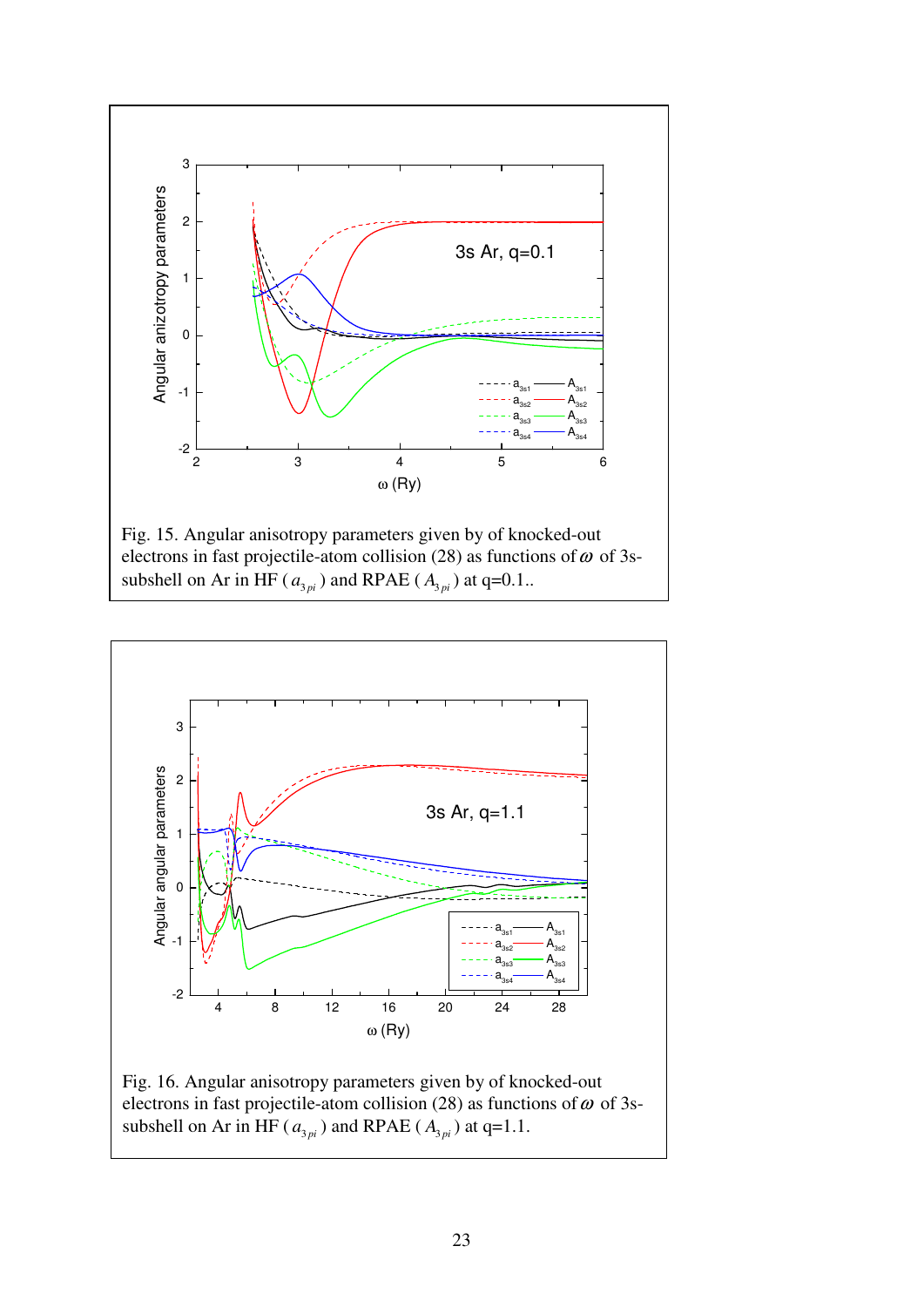

Fig. 17. Angular anisotropy parameters given by of knocked-out electrons in fast projectile-atom collision as functions of  $\omega$  (28) of 5p-subshell on Xe in HF ( $a_{3pi}$ ) and RPAE ( $A_{3pi}$ ) at q=0.1.



Fig. 18. Angular anisotropy parameters given by of knocked-out electrons in fast projectile-atom collision as functions of  $\omega$  (28) of 5p-subshell on Xe in HF ( $a_{3pi}$ ) and RPAE ( $A_{3pi}$ ) at q=1.1.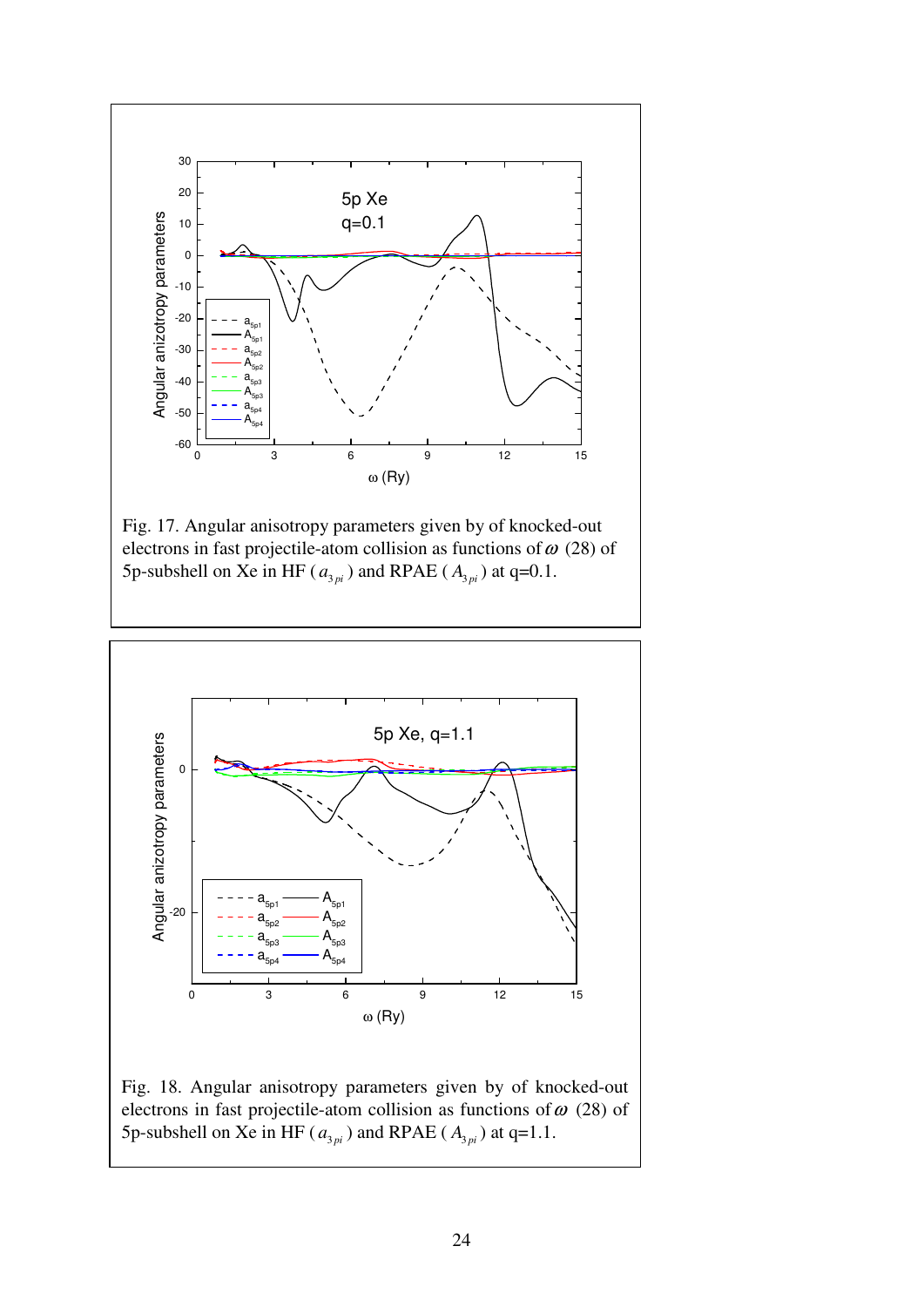

Fig. 19. Angular anisotropy parameters given by of knocked-out electrons in fast projectile-atom collision as functions of  $\omega$  (28) of 5s-subshell on Xe in HF ( $a_{3pi}$ ) and RPAE ( $A_{3pi}$ ) at q=0.1.



Fig. 20. Angular anisotropy parameters given by of knocked-out electrons in fast projectile-atom collision as functions of  $\omega$  (28) of 5s-subshell on Xe in HF ( $a_{3pi}$ ) and RPAE ( $A_{3pi}$ ) at q=1.1.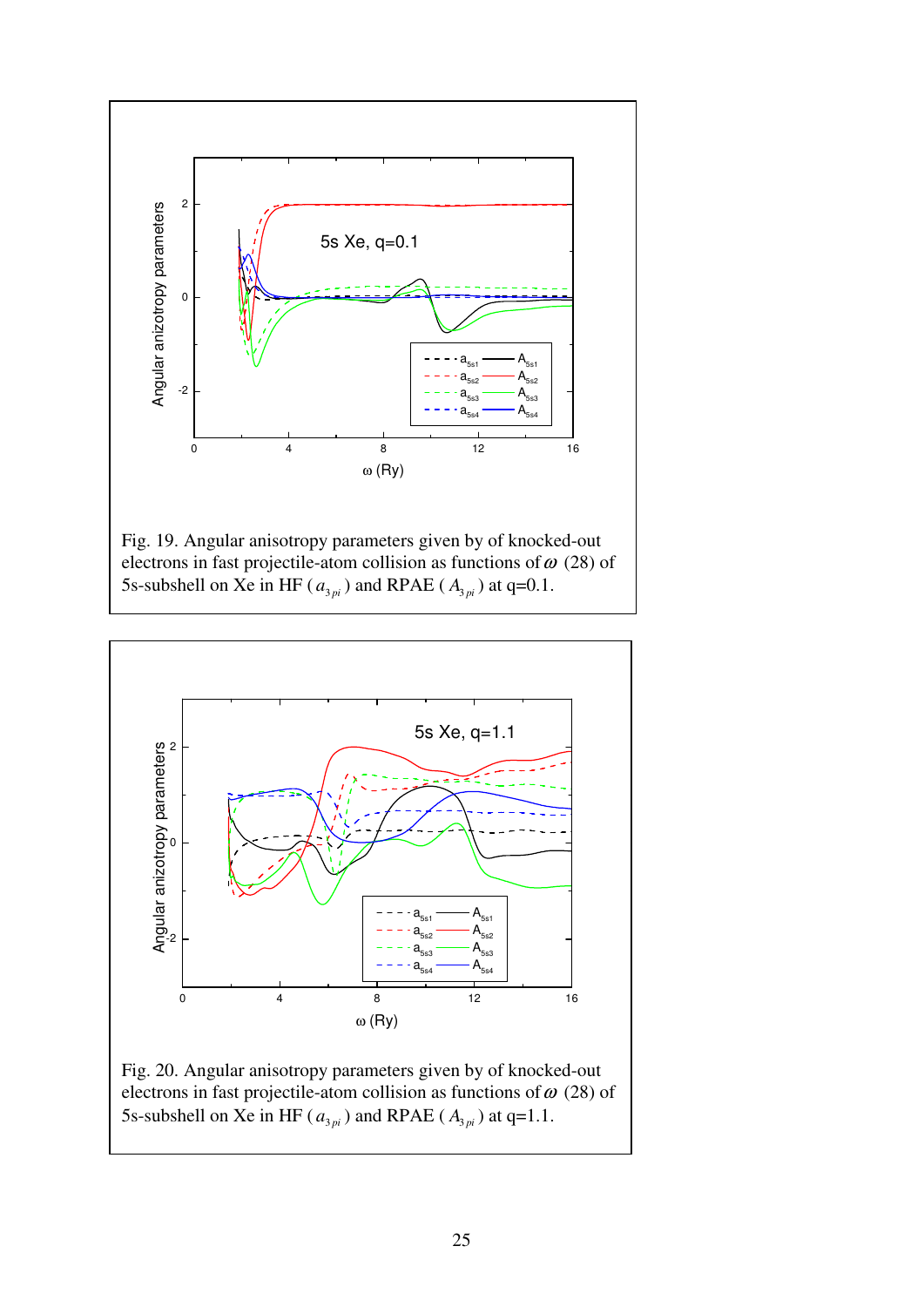

Fig. 21. Angular anisotropy parameters given by of knocked-out electrons in fast projectile-atom collision as functions of  $\omega$  (28) of 4dsubshell on Xe in HF  $(a_{4di})$  and RPAE  $(A_{4di})$  at q=0.1.



Fig. 22. Angular anisotropy parameters given by of knocked-out electrons in fast projectile-atom collision as functions of  $\omega$  (28) of 4d-subshell on Xe in HF  $(a_{4di})$  and RPAE  $(A_{4di})$  at q=1.1.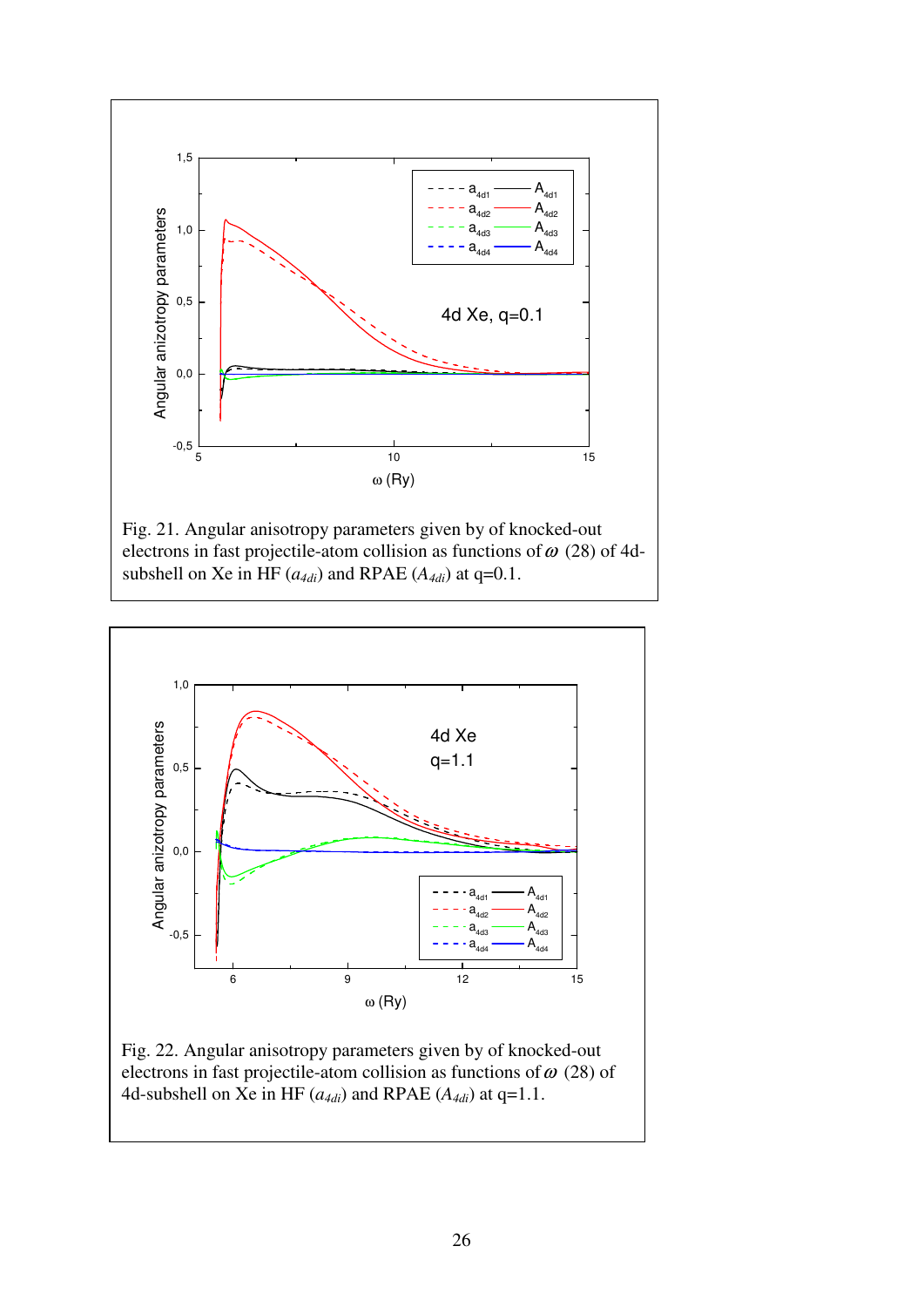

Fig. 23. Angular anisotropy non-dipole parameters of knockedout electrons in fast projectile-atom collision in the optical limit compared to similar parameters in photoionization, given by (37, 38) at q=0.1 and (36) on He in HF



Fig. 24. Angular anisotropy non-dipole parameters of knocked-out electrons in fast projectile-atom collision in the optical limit compared to similar parameters in photoionization, given by (37, 38) at q=0.2 and (36) on He in HF.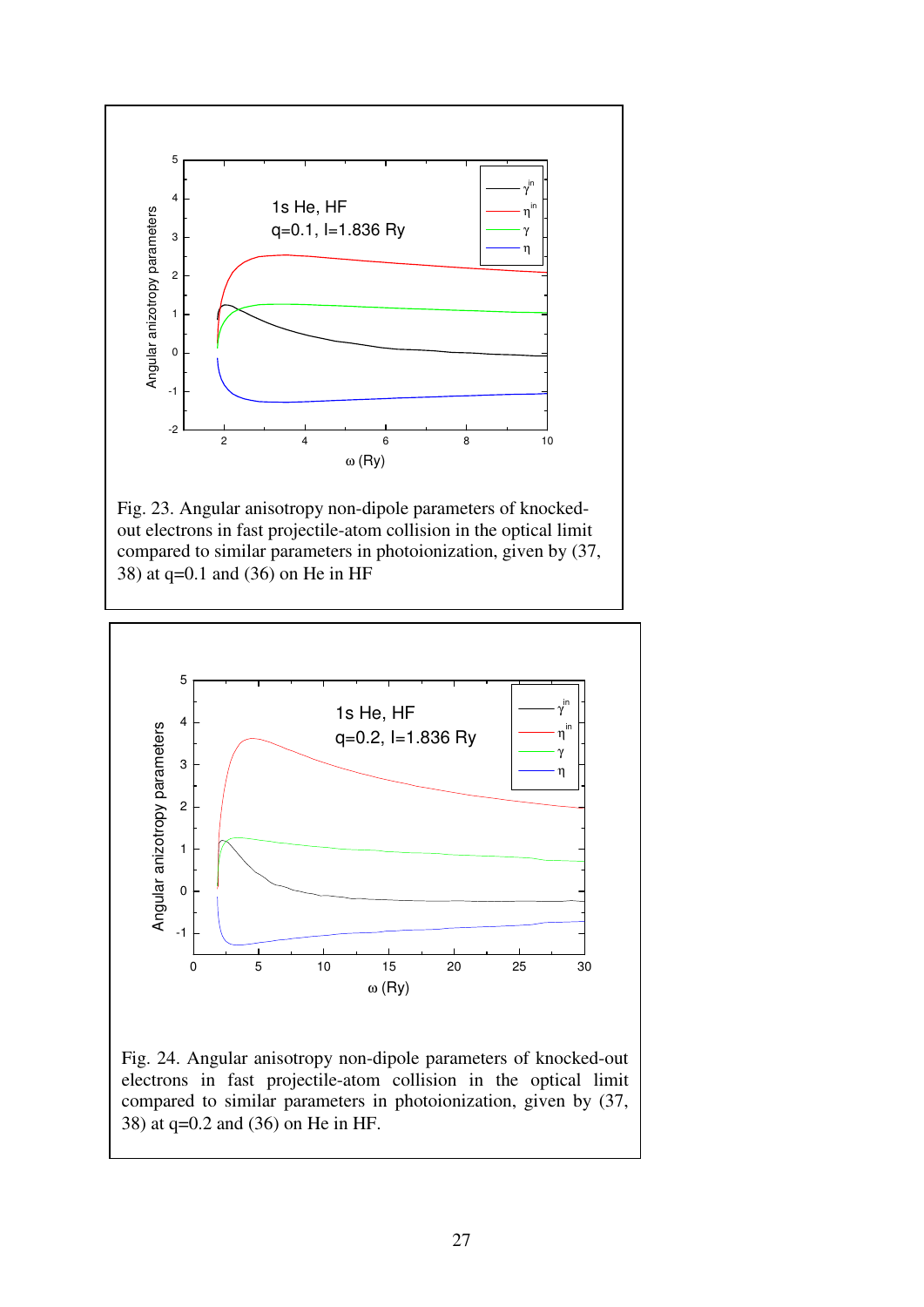

Fig. 25. Angular anisotropy non-dipole parameters of knocked-out electrons in fast projectile-atom collision in the optical limit given by  $(37, 38)$  at q=0.1 for 3s subshell of Ar.



Fig. 26. Angular anisotropy non-dipole parameters of knocked-out electrons in fast projectile-atom collision in the optical limit compared to similar parameters in photoionization, given by (37, 38) at q=0.1 and (36) for 3s subshell of Ar in RPAE.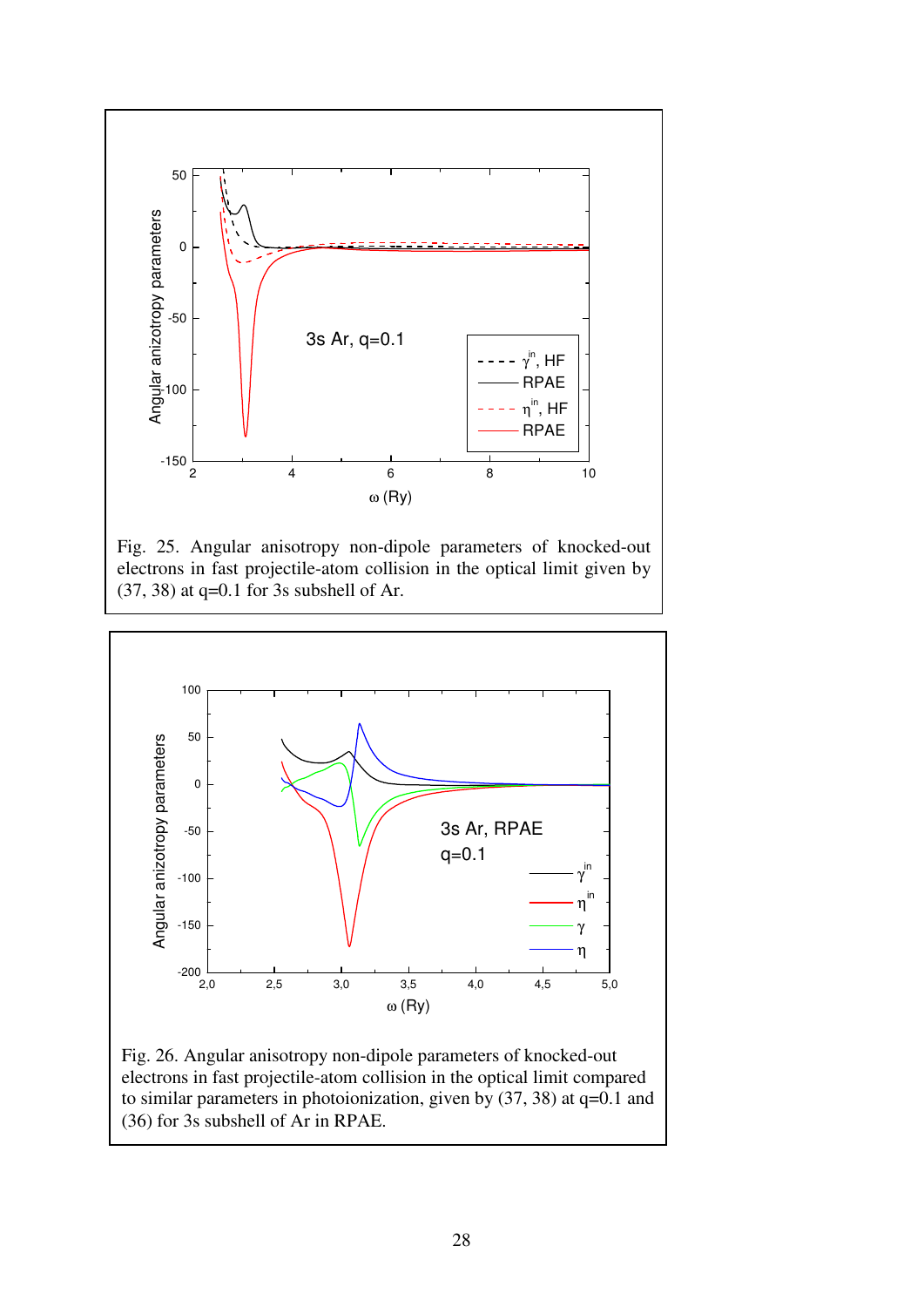





(37) and (38), respectively) at q=0, calculated in HF.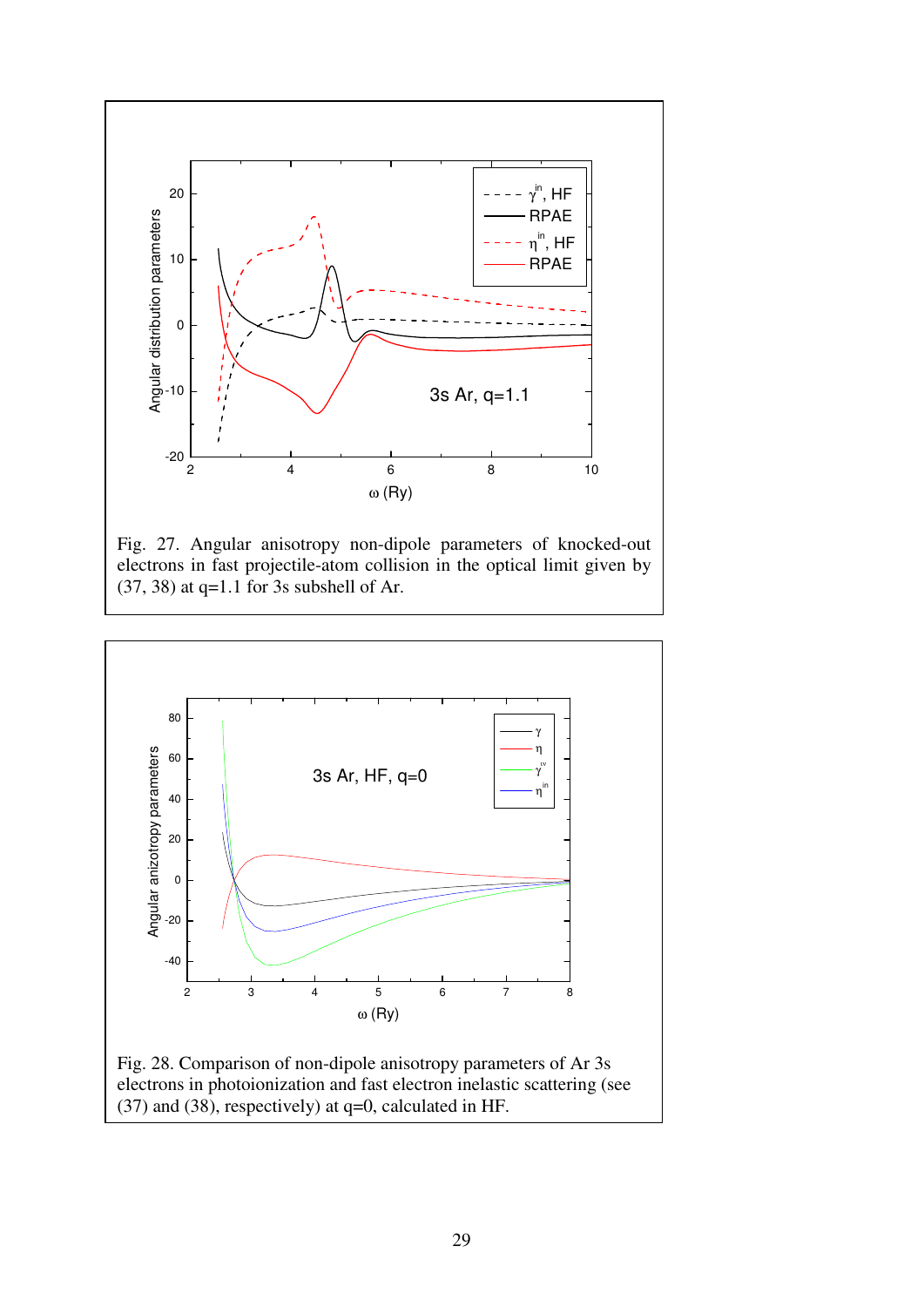

Fig. 29. Comparison of non-dipole anisotropy parameters of Ar 3s electrons in photoionization and fast electron inelastic scattering (see (37) and (38), respectively) at q=0, calculated in RPAE.



Fig. 30. Angular anisotropy parameters non-dipole parameters of knocked-out electrons in fast projectile-atom collision in the optical limit given by  $(37, 38)$  at q=0.1 for 5s subshell of Xe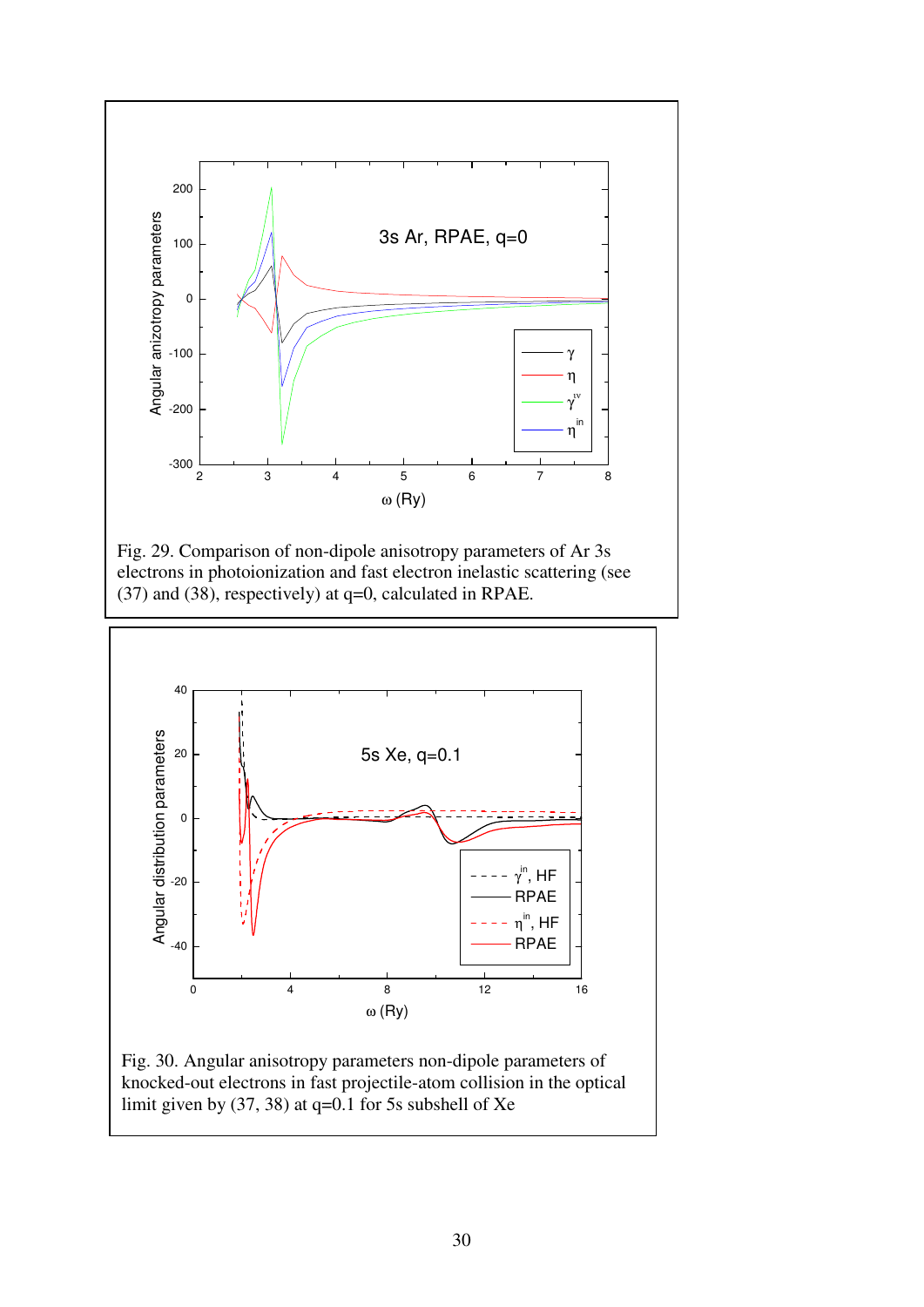





Fig. 32. Angular anisotropy non-dipole parameters of knocked-out electrons in fast projectile-atom collision in the optical limit  $\left( in\right)$  $\gamma_{3s}^{(in)}(\omega)$  and  $\eta_{3s}^{(in)}(\omega)$  given by (37, 38) at *q*=0.1 compared to similar parameters in photoionization  $\gamma_{3s}(\omega)$  and  $\eta_{3s}(\omega)$ , given by (36) for 5s subshell of Xe in RPAE.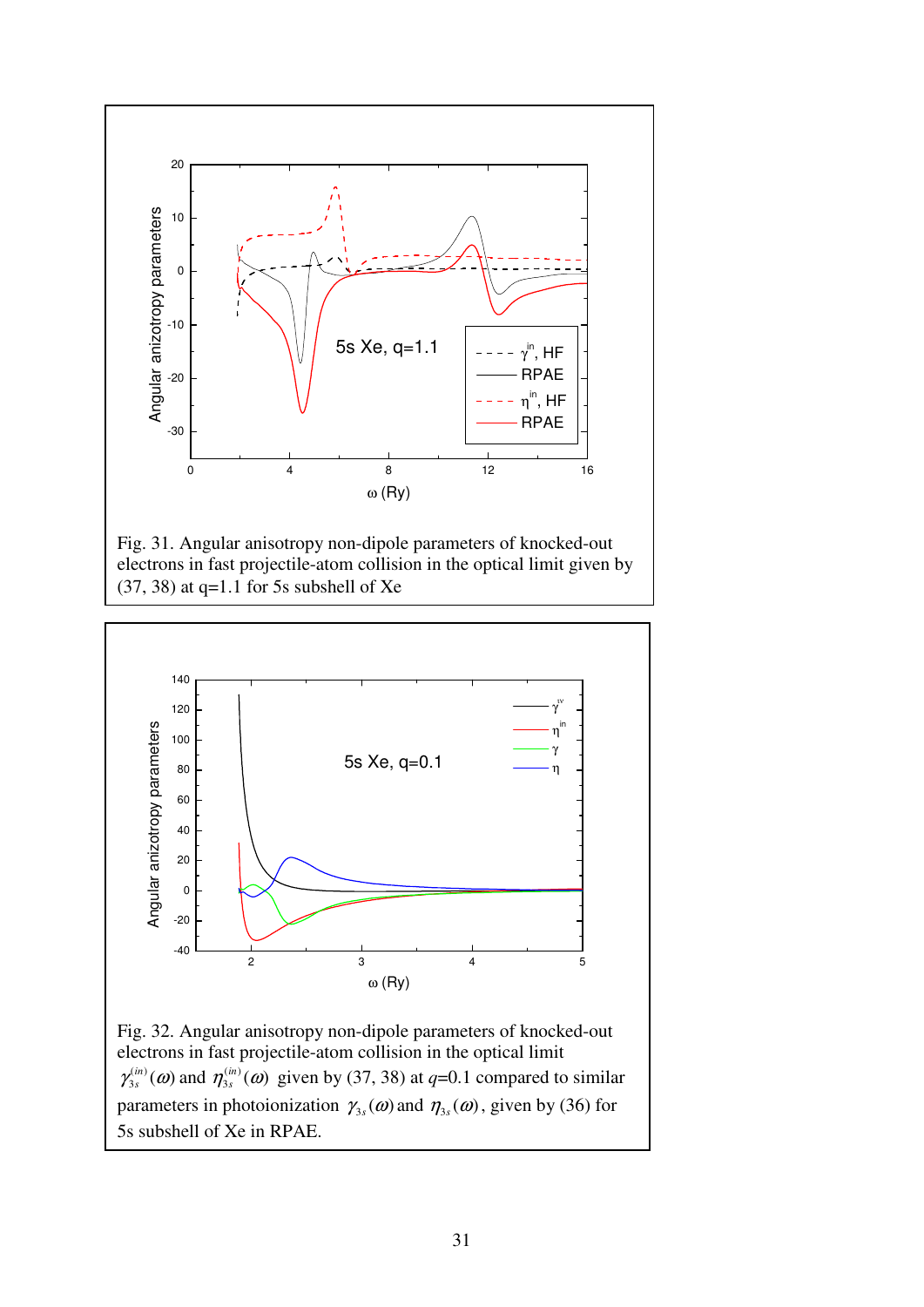

Fig. 33. Comparison of non-dipole anisotropy parameters of Xe 5s electrons in photoionization and fast electron inelastic scattering (see (37) and (38), respectively) at q=0, calculated in HF.



Fig 34. Comparison of non-dipole anisotropy parameters of Xe 5s electrons in photoionization and fast electron inelastic scattering (see (37) and (38), respectively) at q=0, calculated in RPAE.